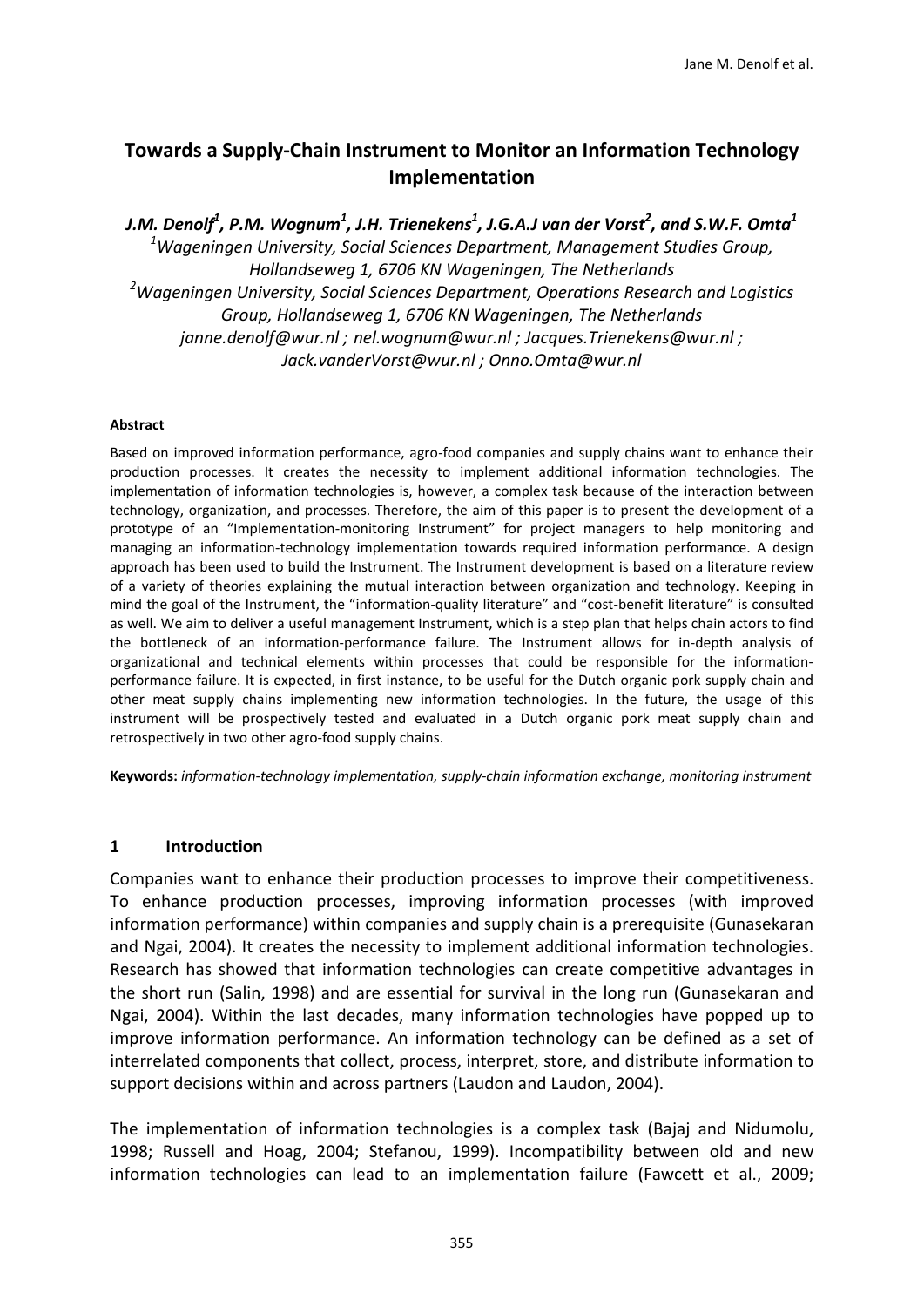[Wognum et al., 2004\)](#page-18-0). Implementation is, however, more than just a technical challenge; the technology itself is not enough to improve the information performance within organization and supply chain. Importance of organizational and process change has been proven by many information-technology researchers. First, organizational change is indissolubly connected to information-technology implementation. Authors have stated that the interaction between technologies and organizations might lead to different outcomes than anticipated [\(Barley, 1986;](#page-15-1) [Hall, 2002;](#page-16-2) [Orlikowski and Hofman, 1997;](#page-17-3) [Robey and Boudreau,](#page-17-4)  [1999;](#page-17-4) [Robey and Sahay, 1996\)](#page-17-5). An often-mentioned explanation is the resistance of many employees to use technology as intended by the designers, although their performance could be enhanced [\(Bajaj and Nidumolu, 1998;](#page-15-0) [Davis, 1989;](#page-15-2) [Venkatesh and Davis, 2000\)](#page-18-1). Those behavioural problems often lead to implementation failures. Second, process changes are linked to the information-technology implementation as well [\(Fawcett et al., 2009\)](#page-16-1). Processes need to be redesigned as well as the accompanying tasks of people when decisions to implement information technologies are made [\(Fawcett et al., 2009\)](#page-16-1).

Researchers have tried to cope with the complex character of implementing information technologies through delivering guidelines and critical success factors [\(Angeles, 2005;](#page-15-3) [Ngai](#page-16-3)  [et al., 2007;](#page-16-3) [Umble et al., 2003\)](#page-18-2). Those factors and guidelines do, however, not help managers very much during implementation. Guidelines and critical success factors for implementation are often rather abstract [\(Wognum et al., 2004\)](#page-18-0), making them difficult to use in a specific sector, like for instance the agro-food sector. For example, change management and monitoring change are critical success factors for information-technology implementations [\(Fawcett et al., 2007;](#page-16-4) [Nah et al., 2001\)](#page-16-5). It is, however, challenging how to monitor change or how to apply change management in a specific business environment.

This paper presents a research project in an organic pork supply chain within the Netherlands that wants to enhance its production and information processes through implementing innovative information technologies: RFID (Radio Frequency IDentity tags), DNA sampling and an inter-organizational information system. Inter-organizational information systems for the whole supply chain as well as RFID and DNA-profiling have not been widespread within the sector. This implementation is part of the TIPO project (Traceability of Individual Pigs in the Organic chain)<sup>[1](#page-1-0)</sup>. The overall aim of this project is to give a full guarantee of the origin and the quality of organic pork throughout the Dutch organic pork supply chain till the shelf at the retailer. Such a guarantee, which is currently not possible, is important for the confidence in organic meat of the retail sector and consumers.

The main objective of this paper is to describe the development of a prototype of an "implementation-monitoring instrument" for project managers to help monitoring and managing an information-technology implementation towards required information performance in an agro-food supply chain. All supply chain actors require certain supply chain information in a certain format and within a certain time frame.

## **2 The Dutch organic pork meat supply chain**

The organic food market is one of the fastest growing markets in Europe, although the growth has slowed down in recent years. Denmark, Austria and Switzerland are examples

<span id="page-1-0"></span><sup>1&</sup>lt;br>1 TIPO is made possible by a grant from the European Regional Development Fund and from the Province of Gelderland within the Netherlands.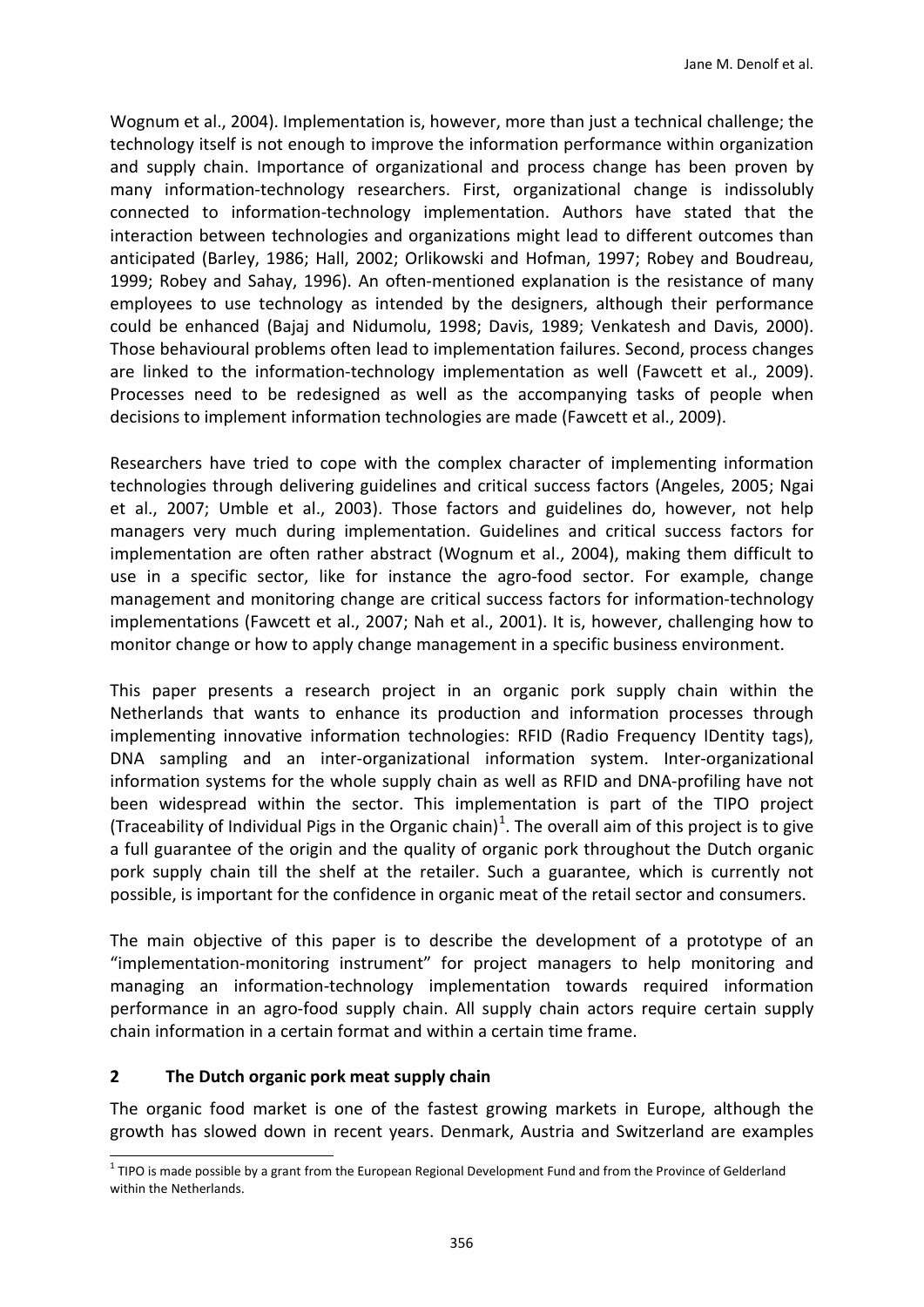where the market share is high when compared with the Netherlands, Belgium, France and Norway [\(Padel et al., 2009;](#page-17-6) [Schaak, 2009\)](#page-17-7) Within Denmark, organic food reached a market share of 7,2% in 2009, while in many European countries, the threshold of 2% market share has not been passed, including the Netherlands [\(Willer, 2009\)](#page-18-3).

In the last years, the growth in the market share of organic pork meat has been lower than desired. The main barrier to buy organic food products has been the price [\(Hughner et al.,](#page-16-6)  [2007\)](#page-16-6). An organic pork supply chain within the Netherlands wants, therefore, to improve its processes. Supply chain actors together produce fresh organic pork meat for the end consumer. The supply of organic pork meat is mainly governed and controlled by De Groene Weg (see figure 1). Figure 1 shows that De Groene Weg has two different roles: processor and chain director.

The supply chain wants to improve processes through implementation of innovative information technologies. Let's take the farmer as an example. First, innovative information technologies are expected to improve information processes and deliver more information to the farms, like, for instance, feed-conversion information and slaughter information. This information also contributes to improvement of processes, by supporting decision making, like the selection process of gilts and sperm, or farm management processes, like refining feed recipes for better pig quality.



**Figure 1**.Key actors and main product flow in the Dutch organic pork meat supply chain

More information will be obtained through implementation of innovative information technologies: RFID (Radio Frequency Identification), DNA (Deoxyribonucleic acid) profiling, and a complementary "inter-organizational information system". RFID is a technology that uses radio waves to automatically and easily identify individual pigs, collect individual info and link different information files [\(Michael and McCathie, 2005\)](#page-16-7). Genetic traceability using DNA is a technology that has the possibility to identify a pig based on one piece of it [\(Dalvit](#page-15-4)  [et al.,](#page-15-4) 2007) to help to guarantee origin and improve meat quality through obtaining more genetic information. The "inter-organizational information system" is a web-based software application that connects different existing software systems for delivering the right information to the right chain actor. With the combination of those technologies, De Groene Weg supply chain aims to fulfil the following goals: improve traceability, obtain better meat quality through enhanced genetics and improve the effectiveness of processes.

The implementation starts when information technologies are introduced to the users. The implementation is finished when the information-performance objectives are met.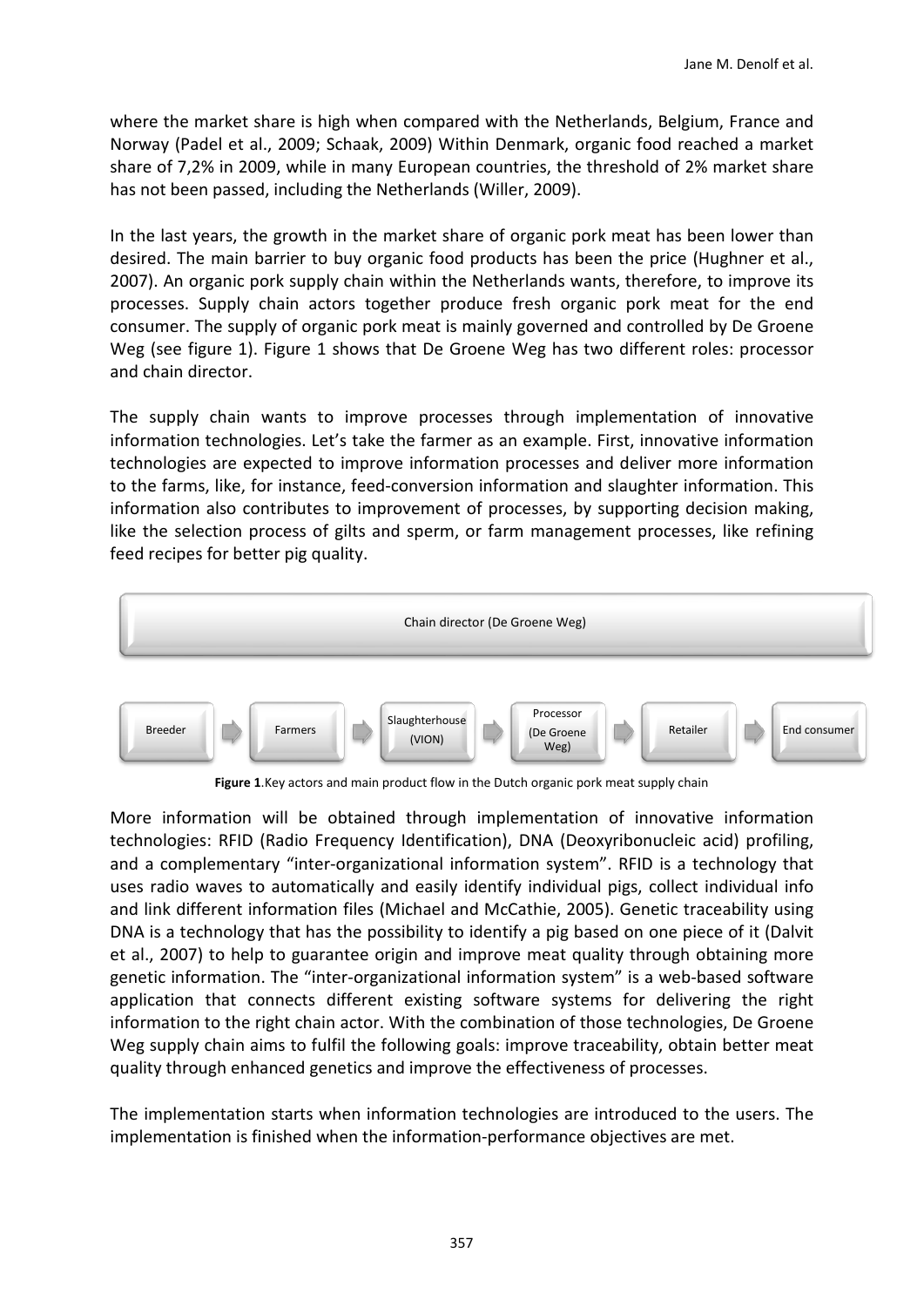## **3 Research Objectives and Method**

With the development process of the "Implementation-monitoring Instrument" we want to answer the question: "Which solution can be found for…?", which is called an engineering process [\(Sinclair et al., 2012\)](#page-17-8). Such a process requires a design approach.

## *3.1 Research Objectives*

The design approach consists of four major steps: define requirements, build the Instrument, use the Instrument, and evaluate the Instrument (see figure 2). The design process is a generally accepted method for developing instruments [\(Saraph et al., 1989\)](#page-17-9). First, user requirements for the Instrument will be defined [\(Sinclair et al., 2012\)](#page-17-8). Second, the "Implementation-monitoring Instrument" will be developed, which will be a prototype. Third, the prototype Instrument will be prospectively tested in a Dutch organic pork supply chain and retrospectively in two other agro-food supply chains. In a final step, the procedures and elements will be verified and validated [\(Saraph et al., 1989\)](#page-17-9). The focus of this paper is limited to the first two steps of the development process:

- 1. Definition of the user requirements of the prototype "Implementation-monitoring Instrument".
- 2. Development of a prototype of an "Implementation-monitoring Instrument" to guide the implementation process of information technologies in the agro-food supply chain. Usage procedures and Instrument elements and relationships need to be defined.



**Figure 2.** Development cycle of the "Implementation-monitoring Instrument"

## *3.2 Theoretical basis*

First, defining the user requirements has been based on a literature review of designed instruments within various fields [\(Brooks and Tobias, 1996;](#page-15-5) [Sinclair et al., 2012\)](#page-17-8).

Second, building the Instrument has been based on constructs that are already known in the literature. First, constructs have been taken from "technology-mediated organizational change theories" (TOCT), which investigate the mutual impact of technology and organization [\(Leonardi and Barley, 2008\)](#page-16-8); good examples of those theories have been developed by [\(DeSanctis and Poole, 1994;](#page-15-6) [Orlikowski, 1992,](#page-16-9) [2000;](#page-17-10) [Robey and Boudreau,](#page-17-4)  [1999;](#page-17-4) [Volkoff et al., 2007\)](#page-18-4). Technology is created and adapted by people within an organization and has an impact on that organization. Therefore, a combined understanding of both organization and technology is necessary. Second, "Information-technology acceptance theories" (ITAT), which explain how and why individuals use and adapt technologies and more in particular information technologies [\(Venkatesh and Bala, 2008;](#page-18-5) [Venkatesh and Davis, 2000;](#page-18-1) [Venkatesh et al., 2003\)](#page-18-6) have delivered additional constructs.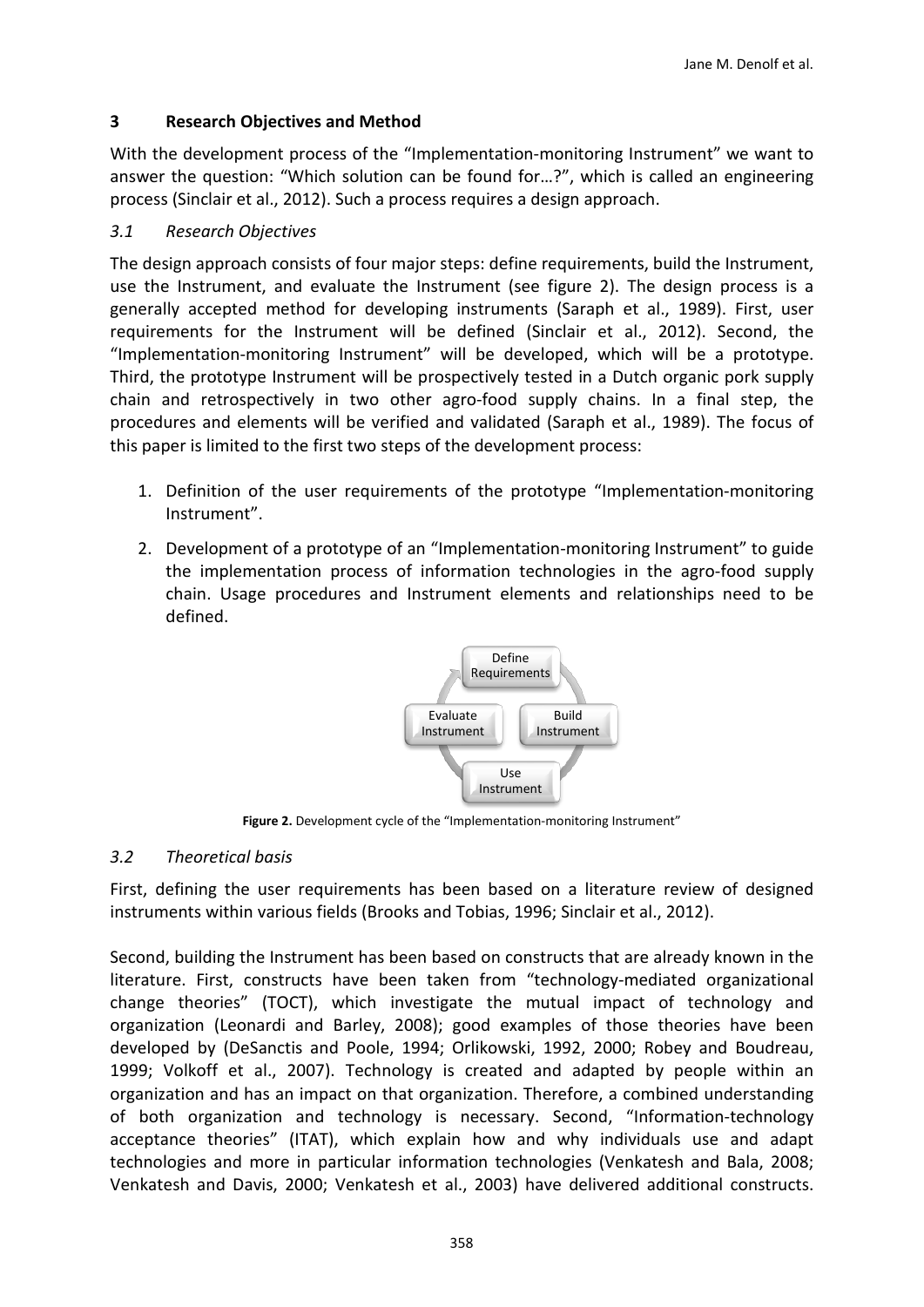Relevant authors are: Venkatesh and Bala (2008); Venkatesh and Davis (2000) and Venkatesh et al. (2003). The most widespread model is the "technology-acceptance model" (TAM). This model has shown to explain 40% of the variance in the information-technology usage. "The Unified Theory of Acceptance and Use of Technology" (UTAUT) of Venkatesh et al. [\(Venkatesh et al., 2003\)](#page-18-6) is able to explain more than 70% of the variance in informationtechnology usage. Third, supply chain management literature, in particular case studies of information-technology implementation to improve information exchange, has been consulted. Fourth, information-quality literature and cost-benefit literature has delivered constructs for information performance [\(Power and Simon, 2004;](#page-17-11) [Wang and Strong, 1996\)](#page-18-7).

ITAT and TOCT have limitations. First, TOCT and ITAT overlook the supply-chain level. All above-mentioned authors have investigated the implementation of information technologies in a single organization. Second, researchers dealing with both theories tend to neglect the material aspects of technology. The specific functions of the technology have been ignored. Third, information performance has never been included in those theories. Therefore, supply chain management literature, information-quality literature, and costbenefit literature have been added to the theoretical basis of the Instrument

#### *3.3 Method*

User requirements are based on a literature review of designed instruments in various fields (Sinclair et al., 2012; Brooks & Tobias, 1996). The requirements are generic and can be easily used for our Instrument.

The Instrument is built in two steps: 1) The elements and their operationalization are identified based on a literature review of TOCT. Focus group discussions are held with the following members: one or two representatives of each organization within the Dutch organic pork supply chain (see figure 1) and one representative of the TIPO partners Nedap<sup>[2](#page-4-0)</sup> and IPG<sup>[3](#page-4-1)</sup> (Institute for Pig Genetics). Within a first discussion, information-performance requirements were defined. 2) The Instrument procedures are based on a literature review of designed Instruments [\(Brooks and Tobias, 1996;](#page-15-5) [Sinclair et al., 2012\)](#page-17-8). This build step will be finished through a second focus group discussion, which will be aimed at refining the prototype of the "Implementation-monitoring Instrument". This will be done with the same people as in the first focus group discussion. Within the future, the Instrument will be used and regularly evaluated as well.

The Instrument will be used within three case studies, which is useful to achieve in-depth understanding of the research field [\(Miles and Huberman, 1994\)](#page-16-10): 1) We will perform a single longitudinal case study in a Dutch organic pork supply chain during one year, which is the length of the practical part of the TIPO project. During the year of data collection, the Instrument will be applied with three months intervals; 2) The Instrument will be retrospectively tested in two other agro-food supply chains [\(Kumar, 2005\)](#page-16-11). This will help to indicate that the Instrument is also relevant for other settings [\(Gibbbert et al., 2008\)](#page-16-12).

The Instrument will be evaluated through two sequential focus group discussions (i.e. representatives of the three agro-food supply chains): 1) The Instrument will be evaluated

<span id="page-4-0"></span> $2$  An innovative world-player of electronic identification, data collection and processing.

<span id="page-4-1"></span><sup>&</sup>lt;sup>3</sup> A service organization for the breeding sector with respect to information systems and genetics.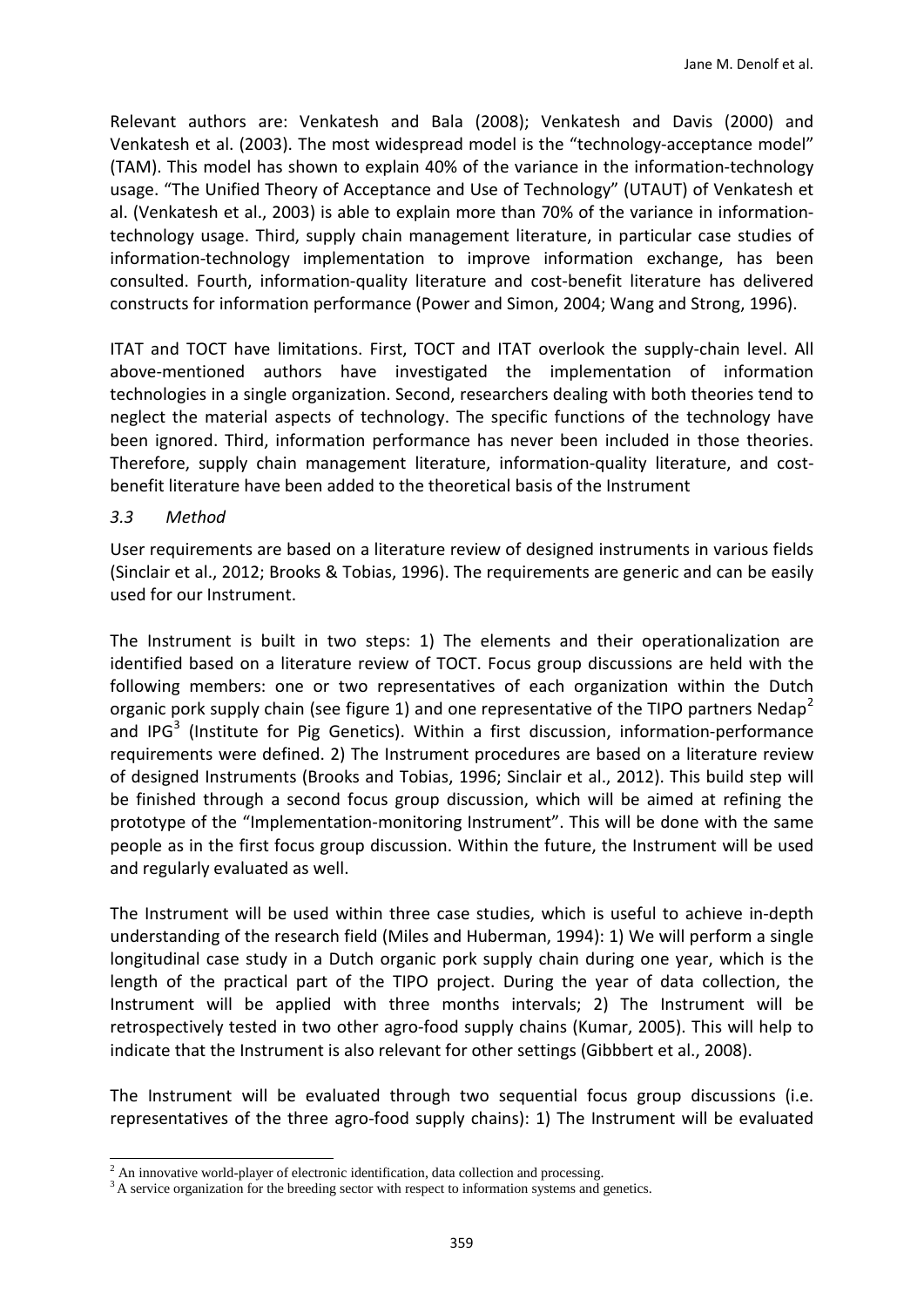and, if necessary, elements and usage procedures, with their measurement methods, will be changed, deleted or added to come up with a final prototype Instrument; 2) The supportiveness of this final Instrument will be discussed during those focus group discussions and during complementary interviews with the project managers who made decisions.

## **4 Define Requirements**

The literature review has revealed several requirements. Brooks and Tobias (2006) and Sinclair et al. (2012) have come up with two requirements.

First, the Instrument needs to be adequate (i.e. relevant) [\(Brooks and Tobias, 1996\)](#page-15-5). Applied to our Instrument, all steps, observations, and questions need to be relevant to enhance information performance. This means that if information performance is not satisfactory, then the Instrument needs to help to find the bottleneck of the information-performance failure. Let's take an example from the Dutch organic pork supply chain. The farmer retrieves information about diseases of individual pigs. Currently, pigs with some diseases do not have an individual identification number when the farmer retrieves carcass information from the slaughterhouse. The tracing of the mother and father pig is, therefore, not possible. This could have been helpful for the selection process during breeding. The lack of information (i.e. information-performance failure) has a deeper organizational or technical cause within a part of the production or information process. It is critical to do the right observations and ask the right questions to the right limited amount of people. Those procedural steps need to be made clear through the user's manual of the Instrument. Only the procedural steps that can lead to find the bottleneck of this information-performance failure are necessary.

Second, the literature review has revealed that the Instrument with its user's manual has to be concise, because using this Instrument does usually not belong to the core business of the project manager [\(Sinclair et al., 2012\)](#page-17-8). Besides, the interviewees do not want to spend so much time either.

In conclusion, the goal of the "Implementation-monitoring Instrument" is as follows. In general, the Instrument needs to help project managers during information-technology implementation to identify and achieve a satisfactory information performance for the whole supply chain as well as for all supply chain actors individually. Therefore, this Instrument needs to measure the information-performance for the supply chain as a whole as well as per supply chain actor. When this information performance is not satisfactory, then the bottleneck of the information-performance failure, which can be organizational or technical, within a certain process needs to be identified with help of the Instrument.

## **5 Build Instrument**

The Instrument is based on the well-known Deming cycle (i.e. PDCA cycle – see figure 3). It is intended to help project managers with the implementation process of information technologies. Underneath a five-step cycle is given.

• Information within the supply chain is captured, transmitted, stored, manipulated, or delivered, though the use of information technologies within or between the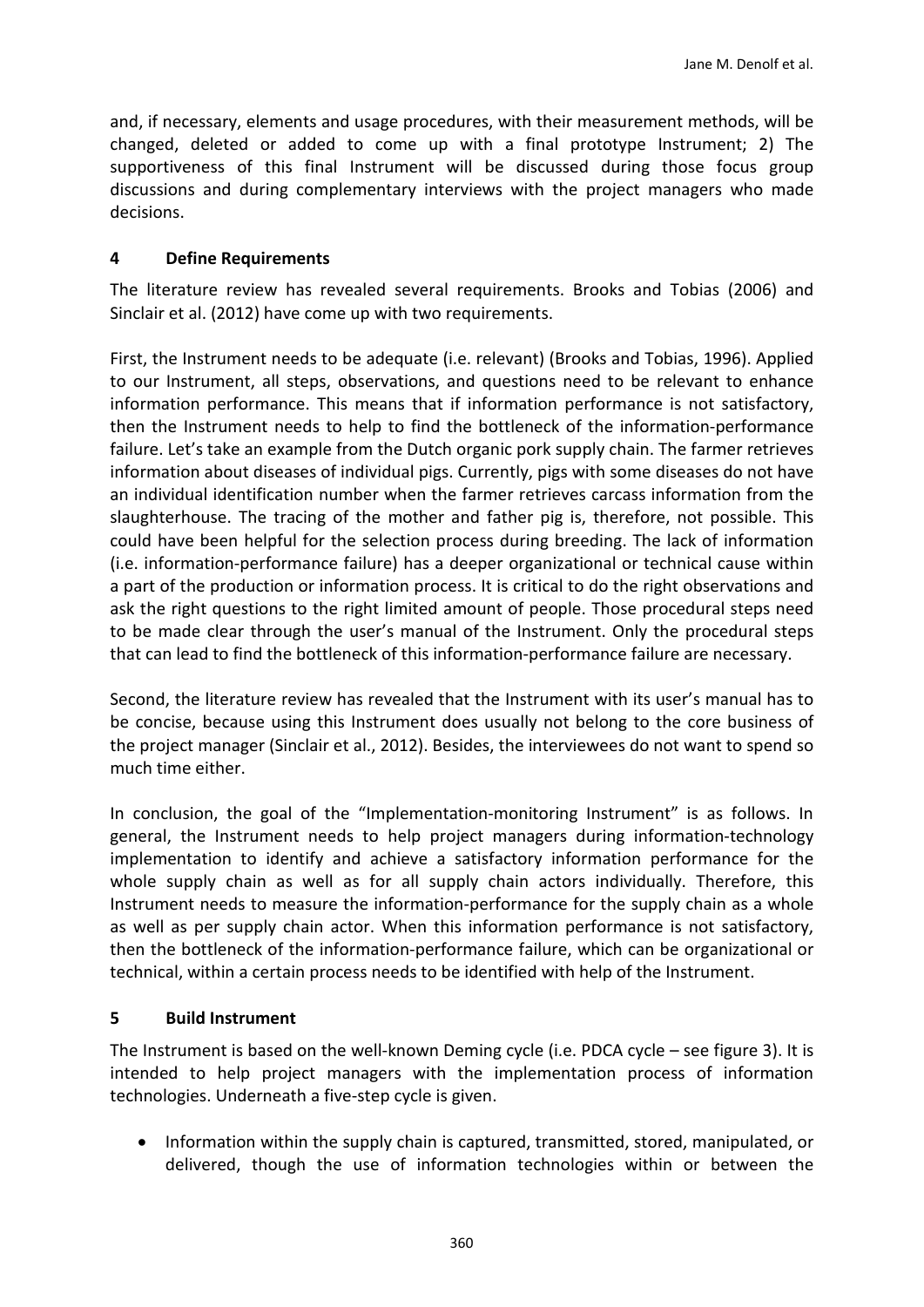different actors of a supply chain. Information technologies can refer to interorganizational systems, information systems and, information and communication technologies [\(Pereira, 2009\)](#page-17-12). The information performance of delivering information towards the different supply chain stakeholders needs to be checked.

- If the information performance is not satisfactory for one or all of the supply chain partners (i.e. information-performance failure), then the Instrument will help to find a list of production and information processes where the cause could have been appeared, which are called critical process points.
- The Instrument will help to discover the process bottleneck (i.e. one of the critical process points) and underlying organizational and/or technical bottlenecks of the information-performance failure.
- The bottleneck discovery might lead to redesign decisions of processes, organization, and technology.
- Redesign decisions might lead to adaptations of processes, organization, and technology.



**Figure 3.** The process model of the "Implementation-monitoring Instrument"

## *5.1 Instrument elements*

According to "technology-mediated organization change theories", technology is created and adapted by people within an organization and has an impact on that organization. Therefore, a combined understanding of organization and technology is necessary. Those theories make a distinction between technology and organization. Technology is narrowly defined as: hardware and software in which their "…physical form and function remain fixed across time and contexts of use" (Orlikowski, 1992, p. 402). This is called the hardware view [\(Orlikowski, 1992\)](#page-16-9). "Organizations are social entities […] that are designed as deliberately structured and coordinated activity systems" (Daft, 2004, p.11) Processes, namely production and information processes, are not included in those theories. Fawcett et al. (2007; 2009) claim, however, that processes need to be redesigned when implementing new technologies if we want to take advantage of information-technology capabilities.

The basis conceptual model consist of technology, organization and processes (see figure 4) as the interacting independent elements of the conceptual model. The dependent variable is information performance.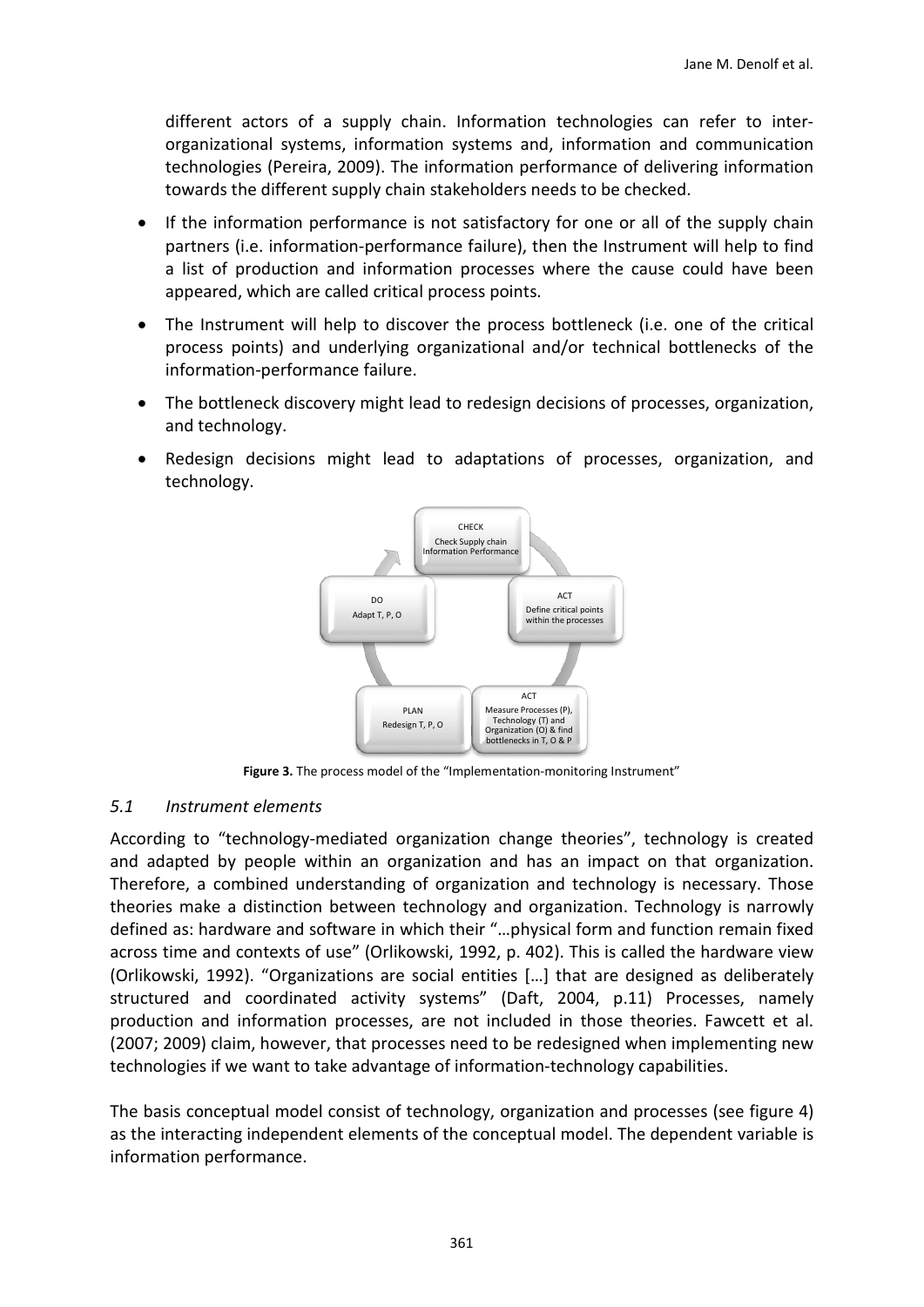

**Figure 4.** Basis conceptual model

Implementation of information technologies implies change decisions in the processes of the supply chain (Fawcett et al., 2007; 2009). Knowing the production and information processes is essential before any implementation starts. The processes that are relevant for achieving desired information performance need to be modelled and adapted together with technology implementation. These adapted processes are the basis for an application of the Implementation-monitoring Instrument.

Within our Dutch organic pork chain, an information process can be added by putting RFID readers<sup>[4](#page-7-0)</sup> at the slaughterhouse. Further, implementation of those technologies may result in a modification of the production processes. Currently, within the slaughterhouse, pigs from different farms are mixed in the cooling storage line based on quality sorting. If we want to keep, for instance, individual farm identification in the cooling storage, carcasses have to be sorted in a different way.

Modelling gives a good overview of the production and information processes. During the years, a lot of modelling techniques have been invented. EPC (Event-driven Process Chain) will be used for modelling the supply chain processes because of two reasons. First, the technique is widely used. Second, the technique is user friendly and intuitive, which means that the modelling technique is easy to use for project managers.

With EPC, project managers are capable to model the processes with the following elements: function (active element), event (passive element), process paths and logical relationships. "Events represent the changing state of the world as a process proceeds" (Davis & Brabänder, 2007, p. 105). "Functions represent the activities or tasks carried out as part of a business process; ideally with each one adding some value to the business. Functions may be carried out by people or by IT systems. They have inputs, create outputs, and consume resources" (Davis & Brabänder, 2007, p. 107). Process paths and logical relationships (And, Or and Xor) connect the events and the functions. Those elements allow us to build the basic model for the production processes. The above-described elements are the basic elements of EPC. To model more than the basis process, extra elements have been developed. The outcome was called eEPC (extended Event-driven Process Chain) (Davis & Brabänder, 2007). This gives the possibility to model, for instance, the organizational units or persons, information, material or resource object and different flows like an information flow. For our instrument the following elements are used to model the processes: functions, events, process paths, logical relationships, organizational units, information, materials and information flows.

i,

<span id="page-7-0"></span> $4$  Readers read and listens to the tags by sending signals to the tag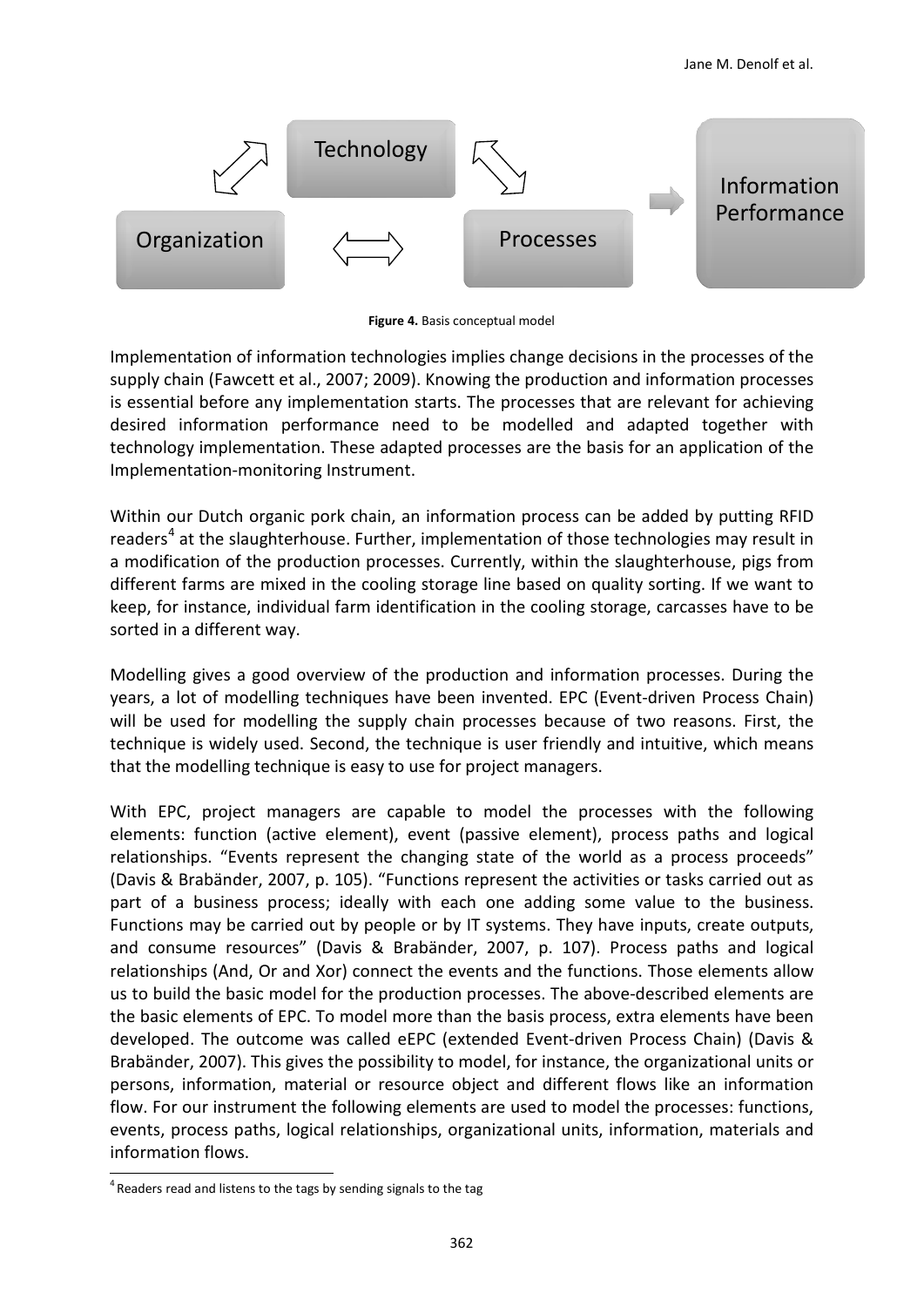#### 5.1.1 Information performance

Information performance is split into efficiency and effectiveness. "Effectiveness is defined as the ability to achieve stated goals or objectives"(Piccoli, 2008, p. 29). All supply chain actors require certain supply chain information in a certain format and within a certain time frame. Effectiveness of information performance is measured via multiple dimensions as found within the "information-quality literature" [\(Tayi and Ballou, 1998;](#page-18-8) [Wand and Wang,](#page-18-9)  [1996;](#page-18-9) [Wang and Strong, 1996\)](#page-18-7). Information-quality authors [\(Kahn et al., 2002;](#page-16-13) [Lee et al.,](#page-16-14)  [2002;](#page-16-14) [Wand and Wang, 1996;](#page-18-9) [Wang and Strong, 1996\)](#page-18-7) have come up with a range of dimensions – each with their own definition – for measuring information performance. A general agreement of dimensions and their definitions, however, has not been reached [\(Battini et al., 2008;](#page-15-7) [Lee et al., 2002\)](#page-16-14). Based on a literature review of the "informationquality literature", a list of dimensions is proposed: accessibility, appropriate amount of data, believability, completeness, concise representation, consistent representation, ease of manipulation, free-of-error, interpretability, objectivity, relevancy, reputation, security, timeliness, understandability, and value-added. Based on the first focus group discussion (see section 3.3 – Method), this list is narrowed down to: accessibility, completeness, freeof-error, timeliness and understandability (see table 1). These five dimensions allow us to measure information performance in four different ways: intrinsic (free-of-error), contextual (completeness & timeliness), representational (understandability), and accessibility (accessibility) [\(Lee et al., 2002\)](#page-16-14). The TIPO partners want identification information, origin information, performance information, and registration information of their pigs. They want this information: fast, free-of-error, unambiguous, online, everywhere, and every time available.

| Accessibility     | The extent to which information is available, or easily and quickly retrievable. |
|-------------------|----------------------------------------------------------------------------------|
| Completeness      | The extent to which information is not missing and is of sufficient breadth and  |
|                   | depth for the task at hand.                                                      |
| Free-of-error     | The extent to which information is correct and reliable.                         |
| <b>Timeliness</b> | The extent to which the information is sufficiently up-to-date for the task at   |
|                   | hand.                                                                            |
| Understandability | The extent to which the information is easily comprehended.                      |

**Table 1.** Constructs of the effectiveness of information performance (based on [\(Piccoli, 2008;](#page-17-13) [Pipino et al., 2002\)](#page-17-14))

 "Efficiency is defined as the ability to limit the waste and maximize the ratio of the output produced to the inputs consumed" (Piccoli, 2008, p. 29). The efficiency of information performance is measured through a cost-benefit analysis. Cost-benefit analyses are not new, but have rarely been used to evaluate the implementation of information technologies (Paris et al., 2009). It is, however, essential to take into account costs and benefits; information technologies are seldom implemented within budget [\(Gargeya and Brady, 2005\)](#page-16-15). A costbenefit analysis is a complex issue; various costs and benefits need to be taken into account. Costs can be measured relatively easily, but the benefits are less easy to transform into monetary values. Referring to our supply chain, on the one hand, certain costs are easy to quantify: labour costs and RFID's. On the other hand, certain benefits, gained through improved information performance, are not easy to quantify: better quality of the delivered pigs to the slaughterhouse (i.e. better meat-fat proportion). In conclusion, cost and benefits are very specific per supply chain and many of them are difficult to quantify. It is, therefore, advisable to come up with two generic constructs (see table 2).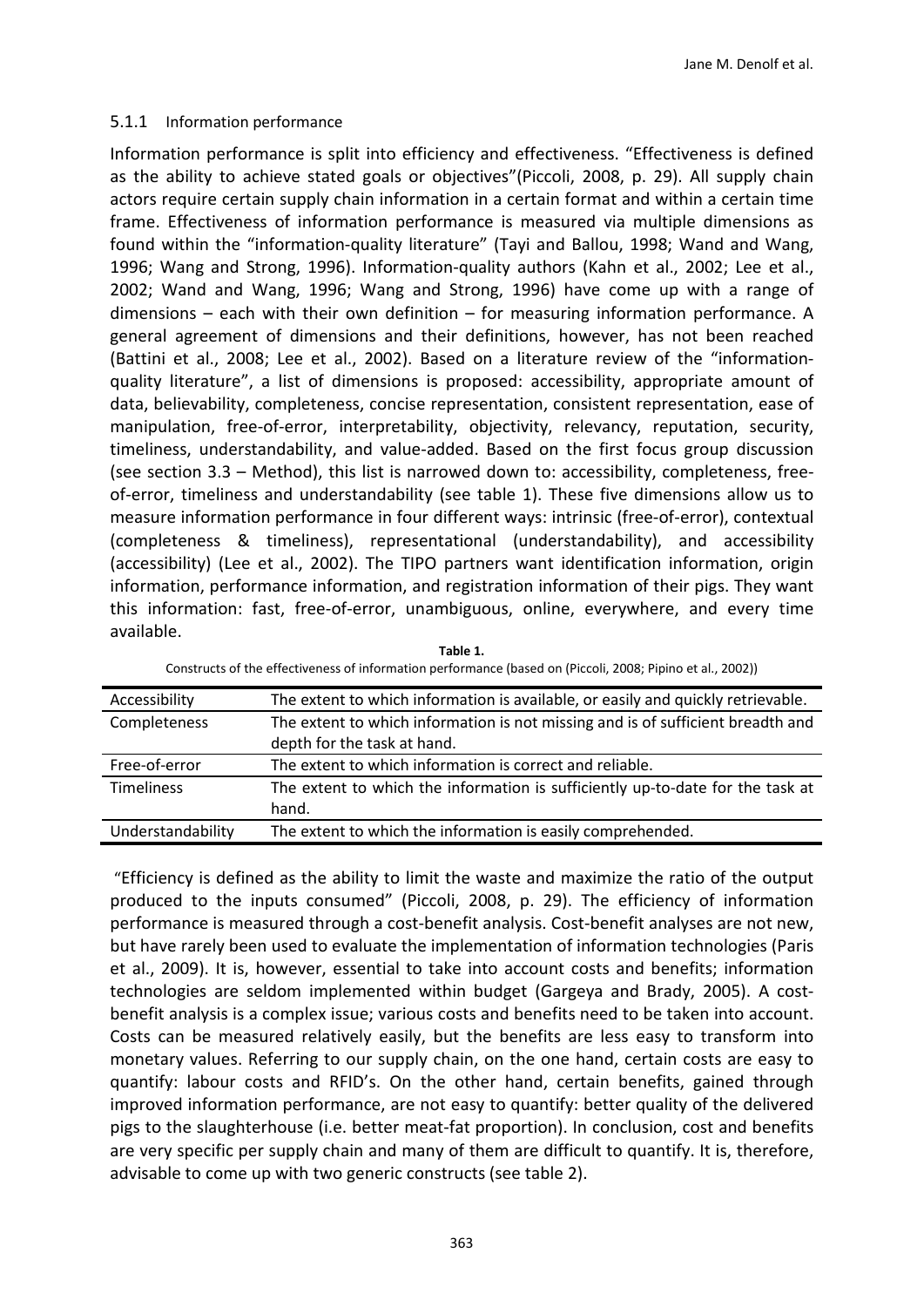**Table 2.** Constructs of efficiency of information performance (based on [\(Power and Simon, 2004\)](#page-17-11))

| Implementation costs | The estimated costs of implementation of information technologies.                            |
|----------------------|-----------------------------------------------------------------------------------------------|
|                      | Implementation benefits The estimated benefits of implementation of information technologies. |

## 5.1.2 Processes

Multiple processes (both changed and unchanged) that may form the bottleneck for information-performance failure are called critical process points. At one of those critical process points, one or more organizational and/or technical determinants may form the cause of information-performance failure.

| Table 3.<br>Critical process construct |                                                                                                                                                         |
|----------------------------------------|---------------------------------------------------------------------------------------------------------------------------------------------------------|
| Critical process<br>points             | These are points in the production process or points where information is<br>processed (i.e. captured, transmitted, stored, manipulated, or displayed), |
|                                        | which may have led to information-performance failure.                                                                                                  |

At one of those critical process points, information-performance failure has two potential types of causes: technology that does not work as intended or the organisation, which we consider from the point of view the people that do not (fully) or correctly use the technology. The first type of cause is explained in the section on technology; the second type of cause is explained in the section on organization.

## 5.1.3 Organization

The organizational cause of the information-performance failure could be determined via information-technology usage (see table 4). Actual usage can be measured via objective and subjective measures [\(Straub et al., 1995;](#page-18-10) [Turner et](#page-18-11) al., 2010). Objective measures can be generated via system logs incorporated in the technology itself [\(Dasgupta et al., 2002;](#page-15-8) [Turner et al., 2010\)](#page-18-11). Subjective measures are based on self-reported usage of the user [\(Turner et al., 2010\)](#page-18-11). Most commonly used is the self-reported subjective usage of technology, mainly because such measurements are much easier to obtain [\(Legris et al.,](#page-16-16)  [2003;](#page-16-16) [Turner et al., 2010\)](#page-18-11).

Information technology usage is in first instance influenced by attitude towards use [\(Davis,](#page-15-2)  [1989;](#page-15-2) [Venkatesh and Bala, 2008;](#page-18-5) [Venkatesh et al., 2003\)](#page-18-6). A positive feeling for the information technology has a direct impact on the information-technology usage [\(Venkatesh](#page-18-6)  [et al., 2003\)](#page-18-6). This positive feeling might increase job satisfaction, which influences commitment of employees [\(Hall, 2002\)](#page-16-2). For instance, employees within our organic pork meat supply chain might use the information technology more when they find using the system a good idea and easy to use.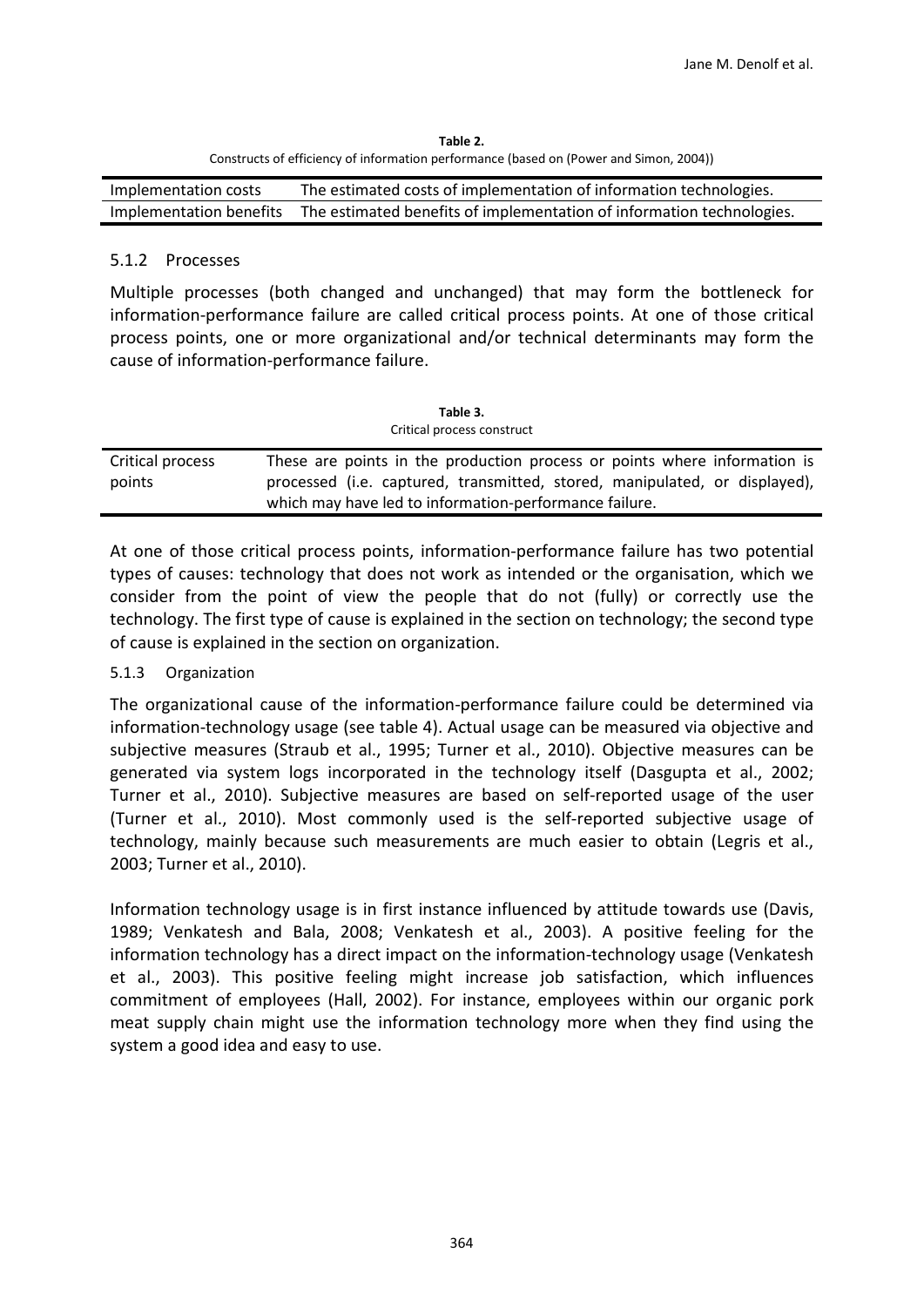| Information-technology usage                  |                                                                                         |
|-----------------------------------------------|-----------------------------------------------------------------------------------------|
| Information-                                  | The actual utilization of the information technology.                                   |
| technology usage                              |                                                                                         |
| Attitude towards using information technology |                                                                                         |
| Attitude towards                              | Positive feelings of joy or pleasure; negative feelings of depression, or disgust,      |
| use                                           | or displeasure, or hate felt by an individual when using the information<br>technology. |

**Table 4.** Constructs of information-technology usage and attitude towards using information technology (based on [\(Straub et al., 1995;](#page-18-10) [Venkatesh et al., 2003\)](#page-18-6))

The "attitude towards using technology" is influenced by individual, company, and supply chain determinants. This attitude is influenced through users' perceptions, which impact the usage. Usage has impact on the users' work, the institutional properties of the company and the supply chain institutional properties [\(Orlikowski, 1992\)](#page-16-9). The information-performance failure may have a cause on individual, company, or supply chain level. Underneath those three sections, a first paragraph describes the perceptions and a second paragraph describes the work or the institutional properties.

#### *Individual level*

Employees' expectations impact attitude towards information-technology usage. Information technology creates individual performance expectations and effort expectations [\(Venkatesh et al., 2003\)](#page-18-6). First, performance expectations contain two constructs: perceived usefulness, and relative advantage (see table 5). For instance, at the farm an employee has to fill in a sheet of paper when medicine is administered. When using an RFID handheld reader, the employee believes that this registration is easier (perceived usefulness). In addition, registration will be done faster and more accurate than before (relative advantage). If the responsible employee perceives it as useful and better than an earlier way of working, then he or she is likely to be positive to use the information technology. Second, effort expectations contain two constructs: perceived ease of use, and complexity (see table 5). For instance, on the one hand, when the same employee at the farm finds it too complicated to use this handheld reader, because he or she does not understand some functionalities of the reader, then there is a chance that the employee is negative towards using the information technology (complexity). On the other hand, when this employee thinks that he or she will learn the functionalities very easily, then the employee is likely to be positive towards using this technology (perceived ease of use).

Using or partly using the information technology will change the experience and the work of the involved employees (see table 5), which will change the perceptions during implementation. A change of work means a change in workload, in responsibilities and in control. First, very often mentioned is the change in workload due to the implementation of information technologies [\(Boudreau and Robey, 2005;](#page-15-9) [Orlikowski, 1992;](#page-16-9) [Volkoff et al., 2007\)](#page-18-4). Second, loss of control is another often-mentioned changed work characteristic [\(Boudreau](#page-15-9)  [and Robey, 2005;](#page-15-9) [Orlikowski, 2000;](#page-17-10) [Volkoff et al., 2007\)](#page-18-4). Due to the implementation of an information technology and its embedded procedures, standardization increases, which might increase the loss of control [\(Volkoff et al., 2007\)](#page-18-4). Third, information technologies can both limit and enhance responsibilities [\(Dhillon and Backhouse, 1996;](#page-15-10) [Volkoff et al., 2007\)](#page-18-4).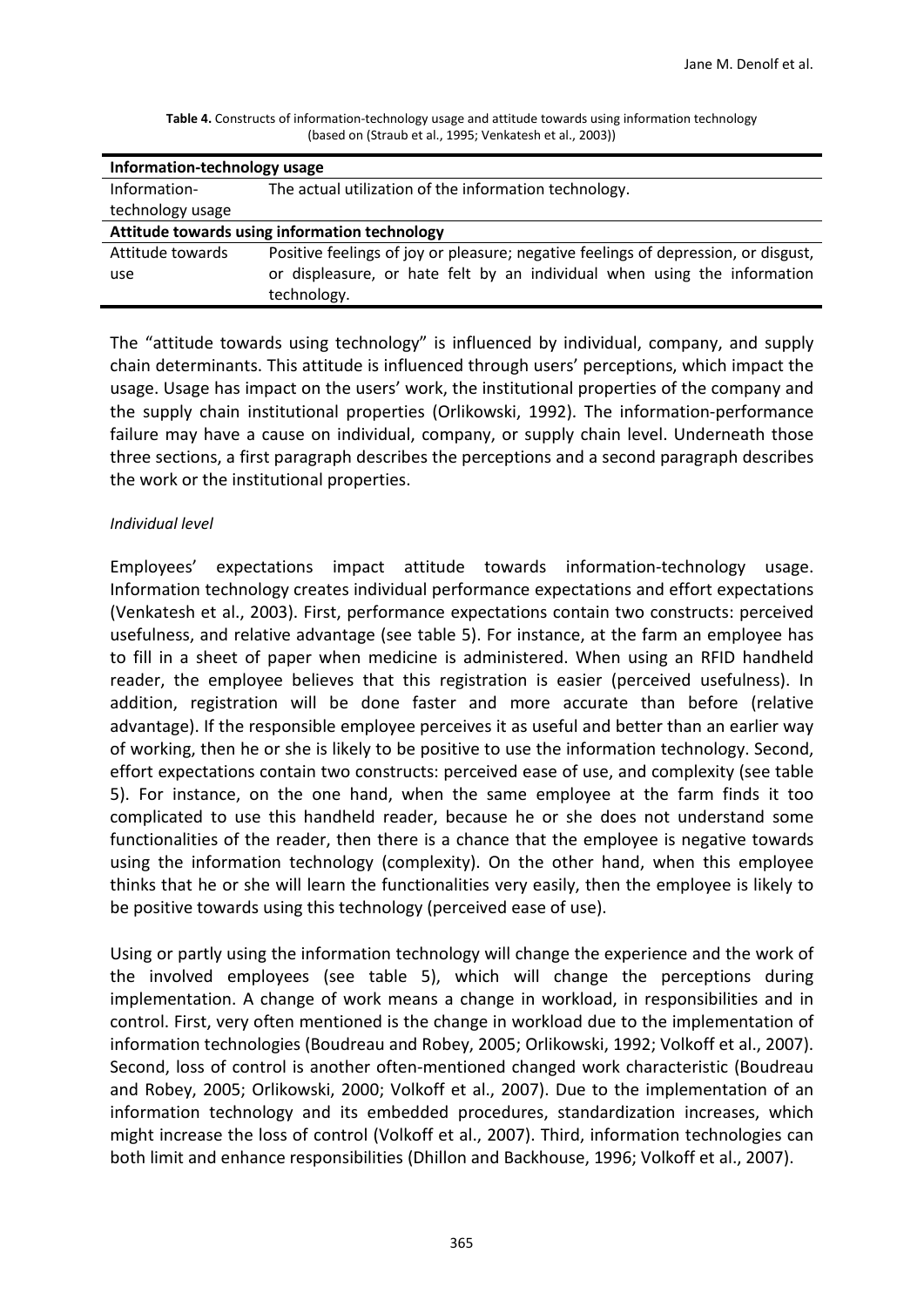| <b>Performance expectations</b> |                                                                                                                                                                                               |
|---------------------------------|-----------------------------------------------------------------------------------------------------------------------------------------------------------------------------------------------|
| Perceived usefulness            | The degree to which a person believes that using a particular information<br>technology would enhance his or her job performance.                                                             |
| Relative advantage              | The degree to which using an innovative information technology is perceived<br>as being better than using its precursor.                                                                      |
| <b>Effort expectations</b>      |                                                                                                                                                                                               |
| Perceived ease of use           | The degree to which a person believes that using an information technology<br>would be free of effort.                                                                                        |
| Complexity                      | The degree to which a person believes that using an information technology<br>is difficult to understand and use.                                                                             |
| <b>Experience</b>               |                                                                                                                                                                                               |
| Experience                      | Positive or negative experience gained through the usage of information<br>technology.                                                                                                        |
| Work                            |                                                                                                                                                                                               |
| Workload                        | The amount of labour needed for executing a task.                                                                                                                                             |
| Responsibilities                | The degree to which a person is in charge of the information technology<br>itself and the output.                                                                                             |
| Control                         | The degree to which an employee 1) can choose when to use the<br>technology, 2) does not have to respond to the technology, and 3) does not<br>restrict the employee how to perform the task. |

**Table 5.** Constructs of performance expectations, effort expectations, experience, and work (based on [\(Venkatesh et al., 2003;](#page-18-6) [Wall et al., 1990\)](#page-18-12))

## *Company level*

Social expectations impact attitudes towards information-technology usage (see table 6). First, social expectations are expectations created through social influences from other employees within the company [\(Venkatesh et al., 2003\)](#page-18-6). For instance, hair samples (example of a DNA sample) of certain pigs need to be taken at the farm. An employee might do it if the farmer supports this DNA sampling.

The implementation of information technologies and the additional process changes imply changes in company structure (see table 6). First, the change in processes require changes in procedural steps. For instance, the process of delivering store pigs to the slaughterhouse may change, because the procedural steps of this process imply the usage of an RFID handheld reader. Second, the division of labour may be redefined as well, because certain tasks may have been created while certain tasks may disappear due to the introduction of information technologies. A task is "a narrowly defined piece of work assigned to a person" (Daft, 2008, p. 30). For instance at the farm, an employee needs to take a DNA sample of some pigs, which was not the case before.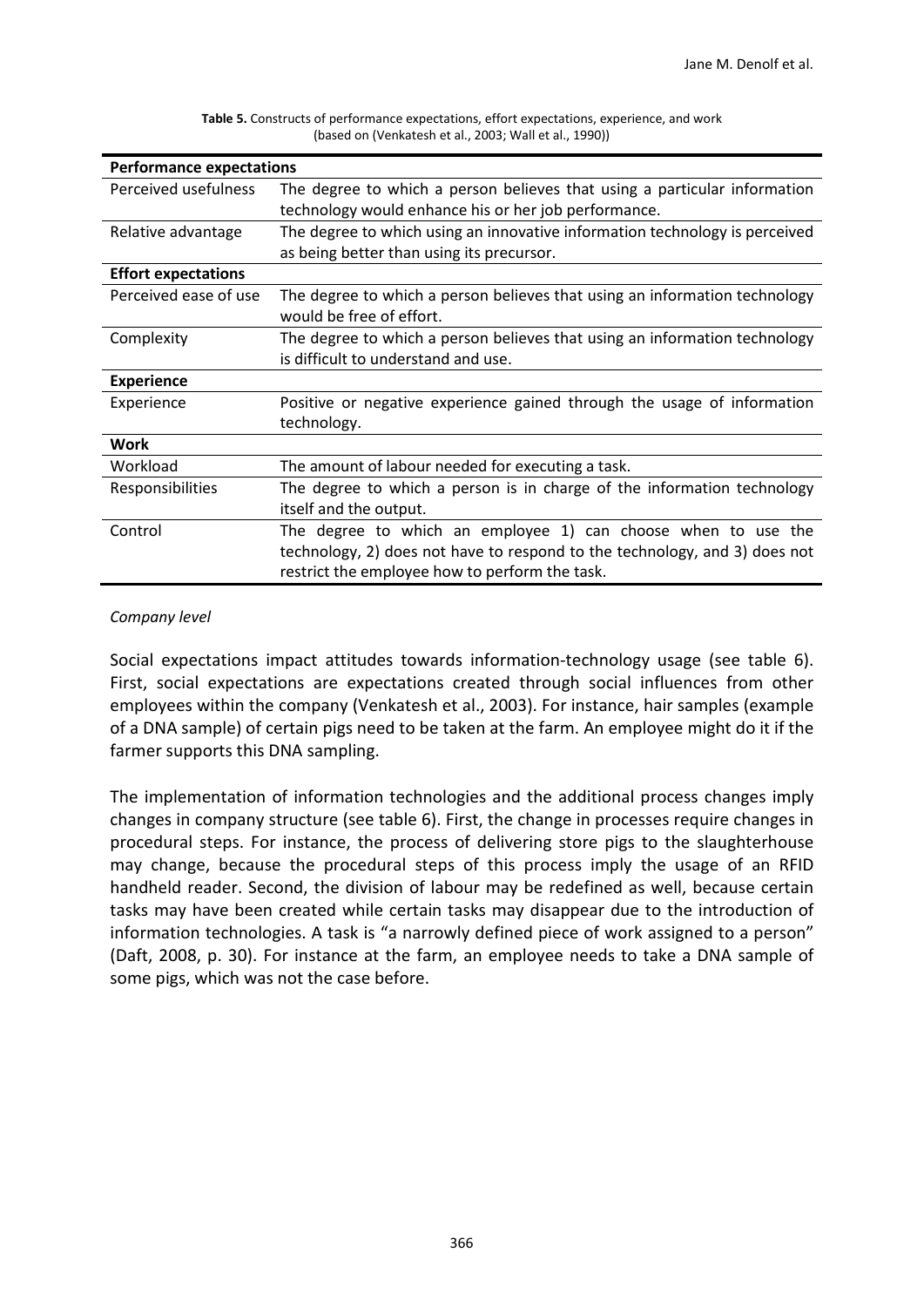| <b>Social influence expectations</b> |                                                                                                                                                                                                    |
|--------------------------------------|----------------------------------------------------------------------------------------------------------------------------------------------------------------------------------------------------|
| Social factors                       | The individual's internalization of the reference group's subjective culture,<br>and specific interpersonal agreements that the individual has made with<br>others, in specific social situations. |
| <b>Structure</b>                     |                                                                                                                                                                                                    |
| Division of labour                   | The division of tasks or labour.                                                                                                                                                                   |
| Standard                             | A sequence of steps that needs to be followed in order.                                                                                                                                            |
| procedures                           |                                                                                                                                                                                                    |

**Table 6.** Constructs of social influence expectations and structure (based on [\(Daft, 2008;](#page-15-11) [Lapointe and Rivard, 2007;](#page-16-17) [Orlikowski, 1992;](#page-16-9) [Venkatesh et al., 2003\)](#page-18-6))

#### *Supply chain level*

On supply chain level, power-shift expectations, and trust impact attitude towards information-technology usage (see table 7). First, the availability of some specific information within an organization could shift the power within the supply chain [\(Premkumar, 2000;](#page-17-15) [Spekman and Sweeney, 2006\)](#page-17-16). Information is power and reluctance to exchange information within the supply chain can develop if the benefits of the exchanged information are not similar for all partners [\(Premkumar, 2000\)](#page-17-15). Second, trust is an important enabler to exchange information in a supply chain [\(Ghosh and Fedorowicz, 2008;](#page-16-18) [Provan and](#page-17-17)  [Kenis, 2008\)](#page-17-17), and may impact the attitude towards information-technology usage.

On supply chain level, contracts need to be built (see table 7). Contracts are necessary for financial and risk-sharing arrangements, as well as for ownership and responsibilities alignments of information and information technologies [\(Ghosh and Fedorowicz, 2008;](#page-16-18) [Provan and Kenis, 2008\)](#page-17-17). For example, the farmer might remain owner of his farm information. In addition, De Groene Weg as chain director might be responsible for the "inter-organizational information system". Those contracts arrange ownership and responsibility issues and share risks among supply chain partners [\(Ghosh and Fedorowicz,](#page-16-18)  [2008\)](#page-16-18).

| Organizational constructs on supply chain level (based on (Ghosh and Fedorowicz, 2008)) |                                                                               |
|-----------------------------------------------------------------------------------------|-------------------------------------------------------------------------------|
| Power-shift                                                                             | The person's perception that the power shifts from one organization to one or |
| expectations                                                                            | multiple other organizations within the supply chain.                         |
| Trust                                                                                   | The person's perception that one party in a two-way relationship will not     |
|                                                                                         | exploit its vulnerabilities.                                                  |
| Contracts                                                                               | A mechanism that shares risks among supply chain partners and delineate       |
|                                                                                         | ownerships and responsibilities.                                              |

**Table 7.**

## 5.1.4 Technology

If the information-performance failure is not organizational, then it is technical. More and more authors during the last decades have been advising to focus and take into account the material artefact of technology when doing research about information-technology implementations [\(Faulkner et al., 2010;](#page-15-12) [Orlikowski and Iacono, 2001\)](#page-17-18). It is clear that a huge amount of technical artefacts do play an important role when implementing information technologies towards information-performance improvements.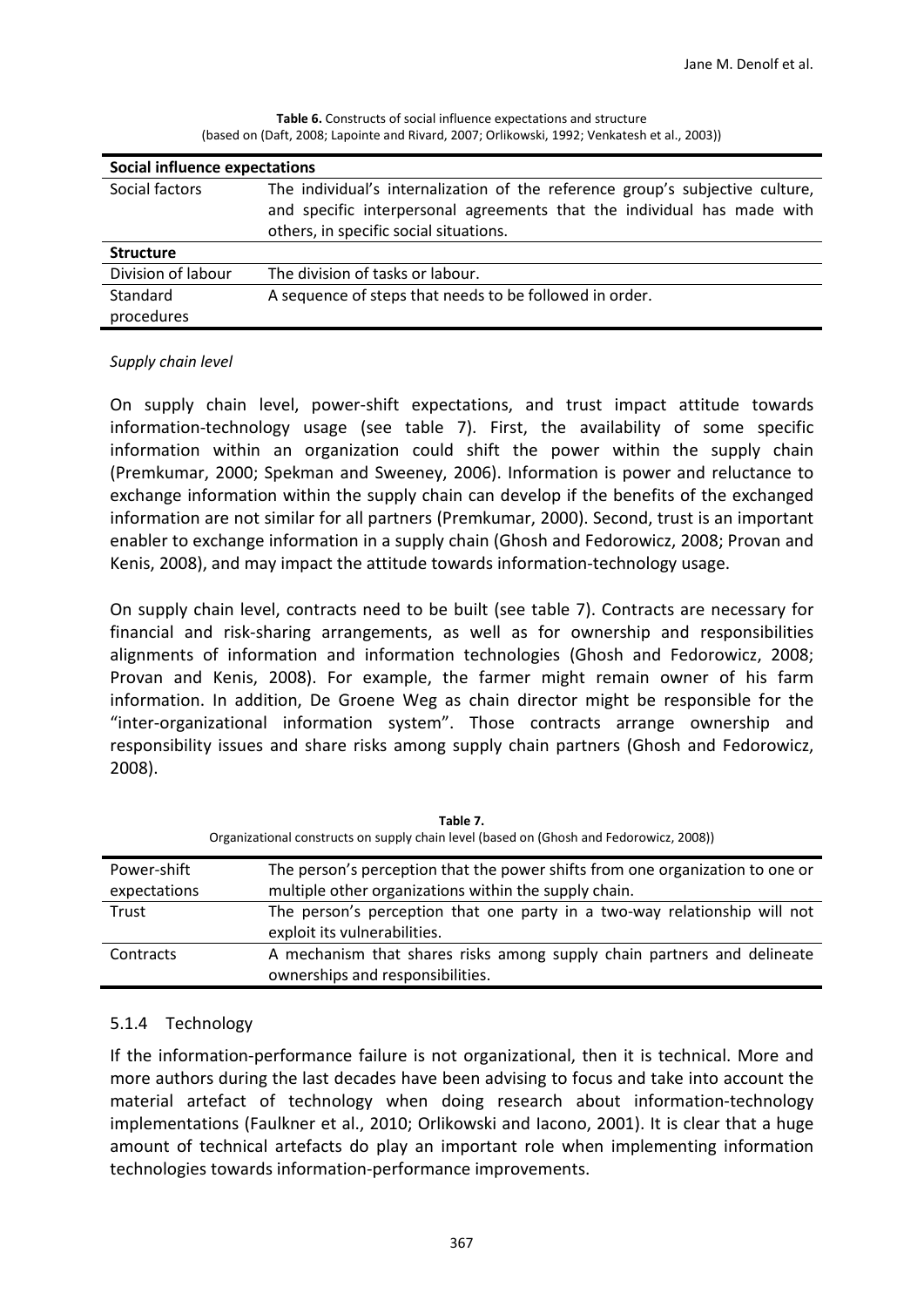Within the "Implementation-monitoring Instrument", a split will be made between the material artefacts, namely software and hardware [\(Orlikowski, 1992\)](#page-16-9). First, hardware is a much broader concept than just computer hardware. Like Orlikowski has stated, it can be seen as "a specific machine […], appliance, device, or gadget" (Orlikowski, 1992, p. 408). The non-computer hardware can contain pen and paper. Besides, the computer hardware contains first of all input and output devices [\(Laudon and Laudon, 2004\)](#page-16-19). Keyboard, mouse, RFID reader and scanner are possible input devices and printer is a possible output device (Laudon and Laudon, 2004). Besides, the most important part of hardware consists of computers. Second, the software comprises information processing functions [\(DeSanctis and](#page-15-6)  [Poole, 1994;](#page-15-6) [Orlikowski, 2000\)](#page-17-10), which runs on the computer hardware. The software includes stored data, procedures and roles as well [\(DeSanctis and Poole,](#page-15-6) 1994; [Volkoff et al.,](#page-18-4)  [2007\)](#page-18-4). Roles are authorizations for technology users [\(Volkoff et al., 2007\)](#page-18-4). Employees have the possibility to use certain functions within the software based on their role within the company, which is formally defined and restricted based in their ID code [\(Volkoff et al.,](#page-18-4)  [2007\)](#page-18-4). Next, procedures embedded within the technology have been defined by Volkoff et al. (2007, p. 839) as embedded routines, which are "sets of explicitly defined steps that require specific data inputs to automatically generate specific outcomes".

| .                                                                                                       |                                                                           |
|---------------------------------------------------------------------------------------------------------|---------------------------------------------------------------------------|
| Constructs of Technology (based on (DeSanctis and Poole, 1994; Orlikowski, 1992; Volkoff et al., 2007)) |                                                                           |
| Hardware                                                                                                | It can be seen as a specific machine, appliance, device, or gadget.       |
| Software                                                                                                | It comprises information processing functions, which runs on the computer |
|                                                                                                         | hardware, and includes data, procedures and roles.                        |

**Table 8.** 

*5.2 Instrument Procedures*

The "Implementation-monitoring Instrument" is an instrument that guides project managers during the implementation of information technologies. The Instrument needs to be applied multiple times during implementation. Underneath the procedures are described with respect to how project managers need to act to achieve the required information performance within the whole supply chain. This is the basis for the users' manual.

- During step one, the production and information processes are modelled. During focus group discussions with all project managers, one information manager per organization and one general manger per organization, process change decisions, work decisions and institutional properties decisions will be taken (i.e. redesign decisions) (see 5.1.2 – Processes; 5.1.3 – Organization).
- The second step is to figure out the information-performance per supply chain actor. Focus group discussions with one financial manager and all managers who make (or want to make) decisions based on the (desired) new information within the supply chain need to be performed. This focus group discussion needs to be done per supply-chain actor. Additional clarifications during these discussions are necessary when there is an information-performance failure. For instance, when the information is not complete, it needs to be clear which information is lacking.
- During the third step, after modelling the processes, it needs to become clear at which processes the information-performance failure could have originated. Those processes (both production and information processes) are called critical process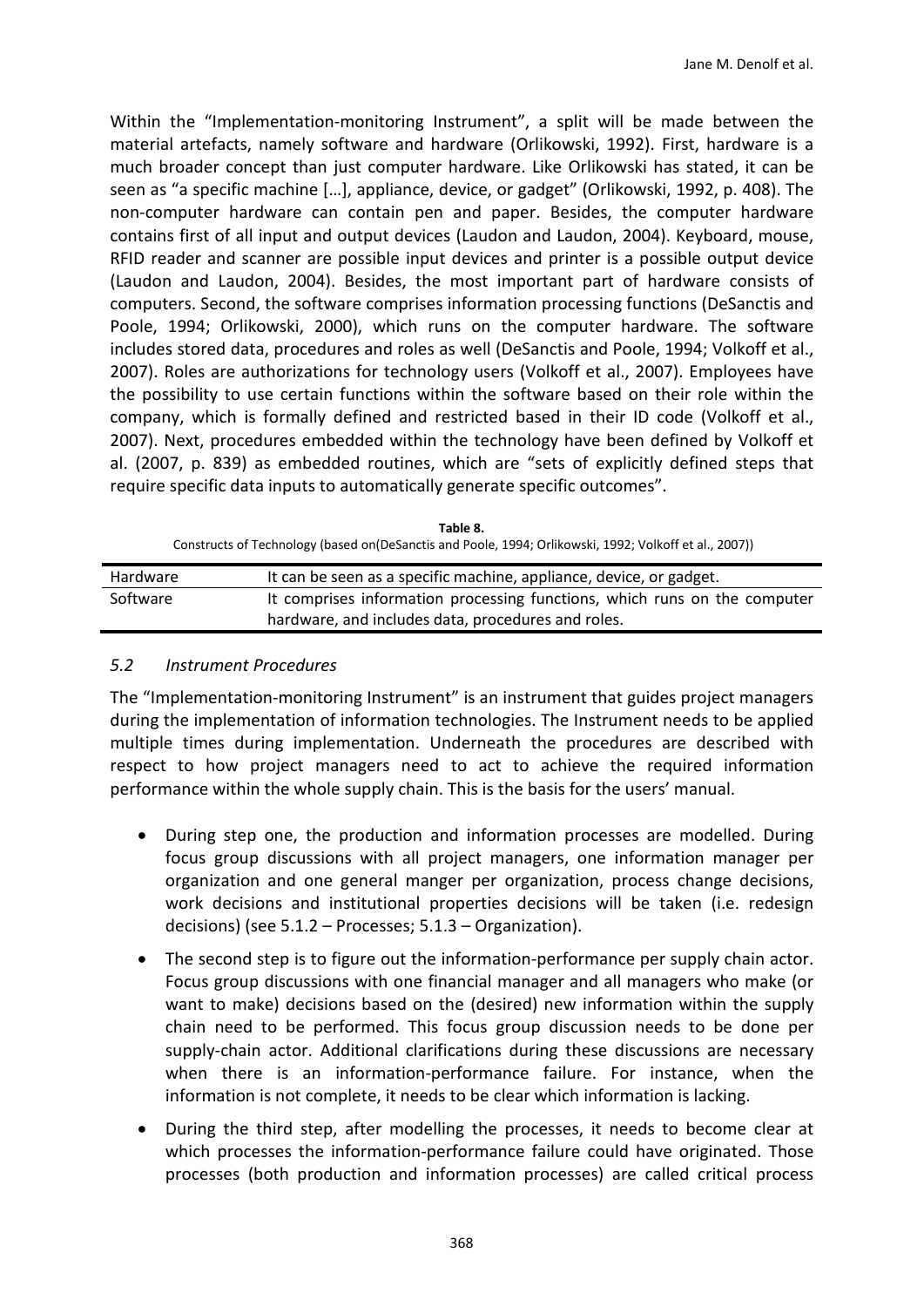points. They need to be discovered through open interviews with one information manager and one production manager per supply chain organization.

• During the fourth step, the organizational and/or technical cause of the informationperformance failure needs to be detected. Observations need to be done together with the responsible of the critical process point. Second, at this identified critical point, interviews with an information manager need to be held. The hardware and software need to be checked with the responsible expert. Further, log files are consulted with one responsible expert, if it is expected that the informationperformance failure has a technical cause. If this procedural step did not lead to find a technical cause of the information-performance failure, then the failure has an organizational cause. Direct observations and complementary focused interviews with the involved information-technology employees need to be executed.

## **6 Conclusions and future directions**

The example implementation is part of the TIPO project. One of the aims of this project is to enhance the production processes. Enhancements can be achieved through better information performance, which creates the necessity to implement information technologies. The "inter-organizational information system" and the additional technologies RFID and DNA profiling will be used for more and better information exchange in the Dutch organic pork supply chain, which will support supply chain actors in improving and aligning their processes.

This implementation creates, however, technical or organizational complexities within certain processes. Therefore, we have defined an "Implementation-monitoring Instrument", which is aimed to help project managers during implementation of information technologies within agro-food supply chain to achieve a satisfactory information performance for all supply chain partners. It allows to measure the information-performance per supply chain actor. If this performance is not satisfactory (i.e. information-performance failure), then the Instrument allows to measure organizational and technical determinants within critical process points. Critical process points are processes that could have led to informationperformance failure. This extra supply chain dimension makes the instrument innovative. The Instrument is expected to be useful to monitor the implementation of information technologies in other supply chains as well.

Determining the causes of an information-performance failure is not enough. For instance, if information-technology usage is not satisfactory for the project managers and performance and effort expectations seem to be cause, then organizational intervention-decisions need to be taken [\(Venkatesh and Bala, 2008\)](#page-18-5). Interventions should make the involved employees aware that the information technology is an opportunity to enhance their job performance. First, training is one of the major advises during information-technology implementations [\(Venkatesh and Bala, 2008\)](#page-18-5). Second, the help of other employees (i.e. peer support) could help as well to increase information-technology usage [\(Venkatesh and Bala, 2008\)](#page-18-5). Third, the job content of the employee can be changed, which means changing some tasks and workload.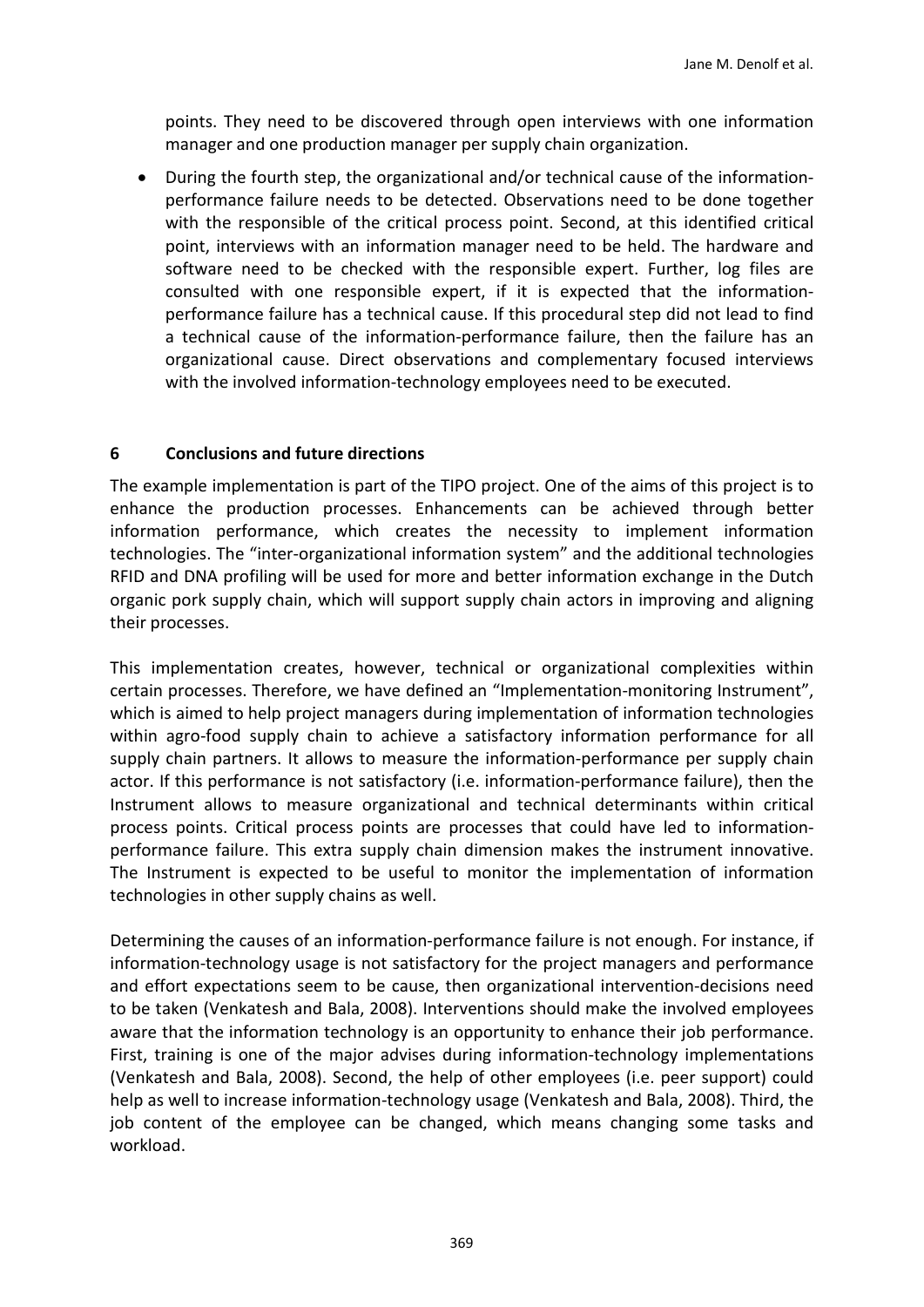The usage of this instrument will be prospectively used and evaluated in a Dutch organic pork meat supply chain and retrospectively in two other agro-food supply chains. During this usage, intervention decisions need to be discussed as well.

#### **Acknowledgements**

This research has been performed within the TIPO (Traceability of Individual Pigs in the Organic chain) project, financially supported by the European Regional Development Fund and the province of Gelderland within the Netherlands. The content of the paper reflects only the views of the authors. The EU Commission and the province of Gelderland are not liable for any use that may be made of the information contained therein.

#### **References**

- <span id="page-15-3"></span>Angeles, R., (2005). Rfid Technologies: Supply-Chain Applications and Implementation Issues. *Information Systems Management*, **22**: 51-65.
- <span id="page-15-0"></span>Bajaj, A., Nidumolu, S.R., (1998). A feedback model to understand information system usage. *Information and Management*, **33**: 213-224.
- <span id="page-15-1"></span>Barley, S.R., (1986). Technology as an Occasion for Structuring: Evidence from Observations of CT Scanners and the Social Order of Radiology Departments. Administrative Science Quarterly, **31**: 78-108.
- <span id="page-15-7"></span>Battini, D., Faccio, M., Persona, A., and Sgarbossa, F., (2008). A new methodological framework to implement an RFID project and its application. *International Journal of RF Technologies: Research and Applications*, **1**: 77-94.
- <span id="page-15-9"></span>Boudreau, M.C., Robey, D., (2005). Enacting Integrated Information Technology: A Human Agency Perspective. *Organization Science*, **16**: 3-18.
- <span id="page-15-5"></span>Brooks, R.J., Tobias, A.M., (1996). Choosing the best model: Level of detail, complexity, and model performance. *Mathematical and Computer Modelling*, **24**: 1-14.
- <span id="page-15-11"></span>Daft, R.L., (2008). Organization Theory and Design. South Western College Publishing, Stamford, Connecticut, U.S.
- <span id="page-15-4"></span>Dalvit, C., De Marchi, M., and Cassandro, M., (2007). Genetic traceability of livestock products: A review. *Meat Science*, **77**: 437-449.
- <span id="page-15-8"></span>Dasgupta, S., Granger, M., and McGarry, N., (2002). User Acceptance of E-Collaboration Technology: An Extension of the Technology Acceptance Model. *Group Decision and Negotiation*, 11: 87- 100.
- <span id="page-15-2"></span>Davis, F.D., (1989). Perceived usefulness, perceived ease of use, and user acceptance of information technology. *MIS Quarterly*, **13**: 319-339.
- <span id="page-15-6"></span>DeSanctis, G., Poole, M.S., (1994). Capturing the Complexity in Advanced Technology Use: Adaptive Structuration Theory. *Organization Science*, **5**: 121-147.
- <span id="page-15-10"></span>Dhillon, G., Backhouse, J., (1996). Risks in the use of information technology within organizations. *International Journal of Information Management,* **16**: 65-74.
- <span id="page-15-12"></span>Faulkner, P., Lawson, C., and Runde, J., (2010). Theorising technology. *Cambridge Journal of Economics,* **34**: 1-16.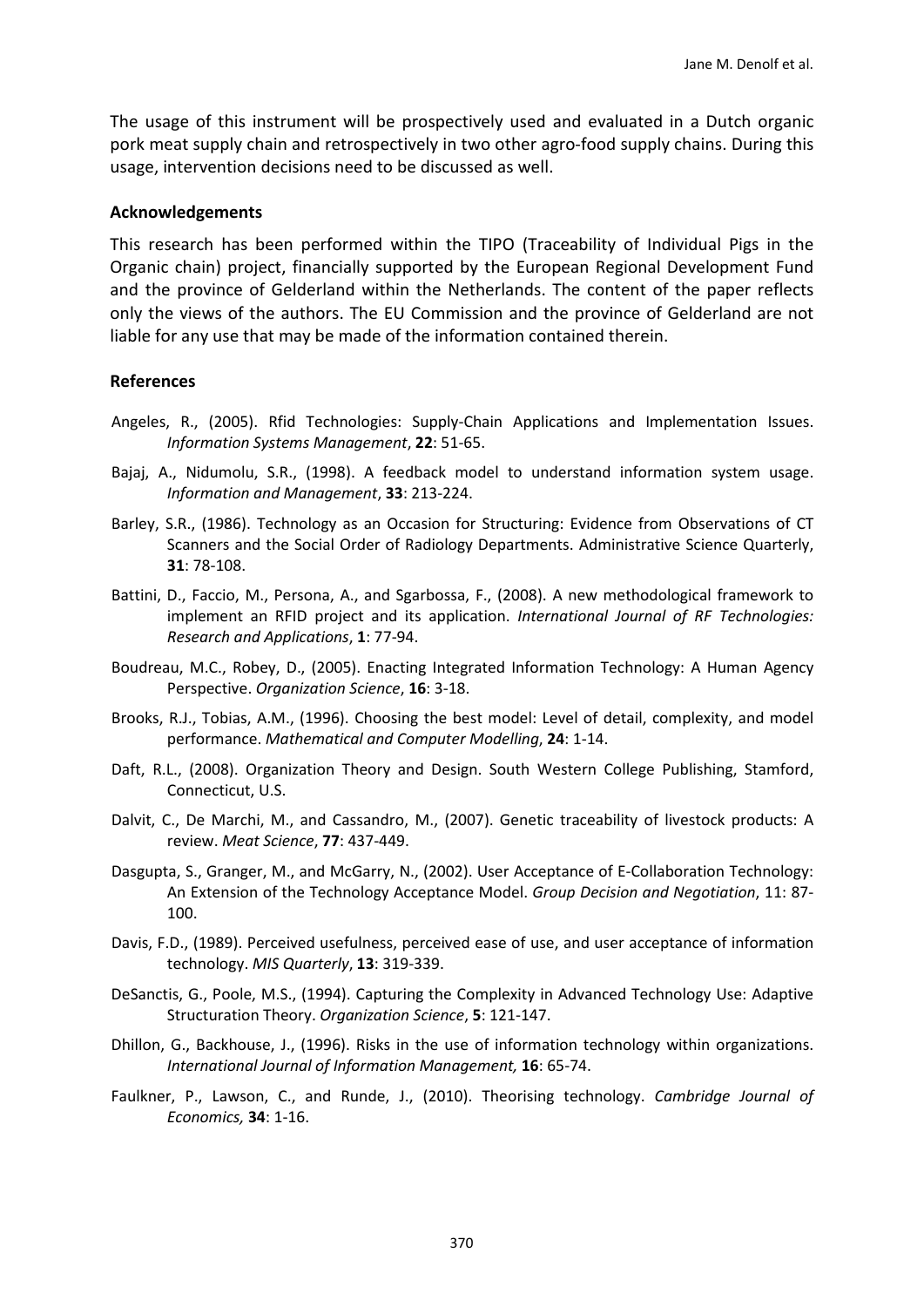- <span id="page-16-4"></span>Fawcett, S.E., Osterhaus, P., Magnan, G.M., Brau, J.C., and McCarter, M.W., (2007). Information sharing and supply chain performance: the role of connectivity and willingness. Supply Chain Management: *An International Journal,* **12**: 358-368.
- <span id="page-16-1"></span>Fawcett, S.E., Wallin, C., Allred, C., and Magnan, G., (2009). Supply chain information-sharing: benchmarking a proven path. Benchmarking: *An International Journal*, **16**: 222-246.
- <span id="page-16-15"></span>Gargeya, V.B., Brady, C., (2005). Success and failure factors of adopting SAP in ERP system implementation. *Business Process Management Journal*, **11**: 501-516.
- <span id="page-16-18"></span>Ghosh, A., Fedorowicz, J., (2008). The role of trust in supply chain governance. *Business Process Management Journal*, **14**: 453-470.
- <span id="page-16-12"></span>Gibbbert, M., Ruigrok, W.,and Wicki, B., (2008). Research notes and commentaries what passes as a rigorous case study? *Strategic Management Journal*, **29**: 1465-1474.
- <span id="page-16-0"></span>Gunasekaran, A., Ngai, E.W.T., (2004). Information systems in supply chain integration and management. *European Journal of Operational Research*, **159**: 269-295.
- <span id="page-16-2"></span>Hall, R., (2002). Enterprise resource planning systems and organizational change: transforming work organization? *Strategic Change*, **11**: 263-270.
- <span id="page-16-6"></span>Hughner, R.S., McDonagh, P., Prothero, A., Shultz, C.J., Stanton, J., (2007). Who are organic food consumers? A compilation and review of why people purchase organic food. *Journal of Consumer Behaviour*, **6**: 94-110.
- <span id="page-16-13"></span>Kahn, B.K., Strong, D.M., and Wang, R.Y., (2002). Information Quality Benchmarks: Product and Service Performance. *Communications of the ACM*, **45**: 184-192.
- <span id="page-16-11"></span>Kumar, R., (2005). Research methodology: a step-by-step for beginners. Sage, London.
- <span id="page-16-17"></span>Lapointe, L., Rivard, S., (2007). A triple take on information system implementation. *Organization Science*, **18**: 89-107.
- <span id="page-16-19"></span>Laudon, K.C., Laudon, J.P., (2004). Management Information Systems: Managing the Digital Firm. Prentice Hall, Upper Saddle River, New Jersey.
- <span id="page-16-14"></span>Lee, Y.W., Strong, D.M., Kahn, B.K., and Wang, R.Y., (2002). AIMQ: a methodology for information quality assessment. *Information and Management*, **40**: 133-146.
- <span id="page-16-16"></span>Legris, P., Ingham, J., and Collerette, P., (2003). Why do people use information technology? A critical review of the technology acceptance model. *Information and Management,* **40**: 191-204.
- <span id="page-16-8"></span>Leonardi, P.M., Barley, S.R., (2008). Materiality and change: Challenges to building better theory about technology and organizing. *Information and Organization*, **18**: 159-176.
- <span id="page-16-7"></span>Michael, K., McCathie, L., (2005). The pros and cons of RFID in supply chain management, Mobile Business, 2005. ICMB 2005. International Conference: 623-629.
- <span id="page-16-10"></span>Miles, M.B., Huberman, A.M., (1994). Qualitative data analysis: an expanded sourcebook. Sage, London.
- <span id="page-16-5"></span>Nah, F.F.H., Lau, J.L.S.,and Kuang, J., (2001). Critical factors for successful implementation of enterprise systems. *Business Process Management Journal*, **7**: 285-296.
- <span id="page-16-3"></span>Ngai, E.W.T., Cheng, T.C.E., Lai, K.-h., Chai, P.Y.F., Choi, Y.S., and Sin, R.K.Y., (2007). Development of an RFID-based Traceability System: Experiences and Lessons Learned from an Aircraft Engineering Company. *Production and Operations Management*, **16**: 554-568.
- <span id="page-16-9"></span>Orlikowski, W.J., (1992). The Duality of Technology: Rethinking the Concept of Technology in Organizations. *Organization Science*, **3**: 398-427.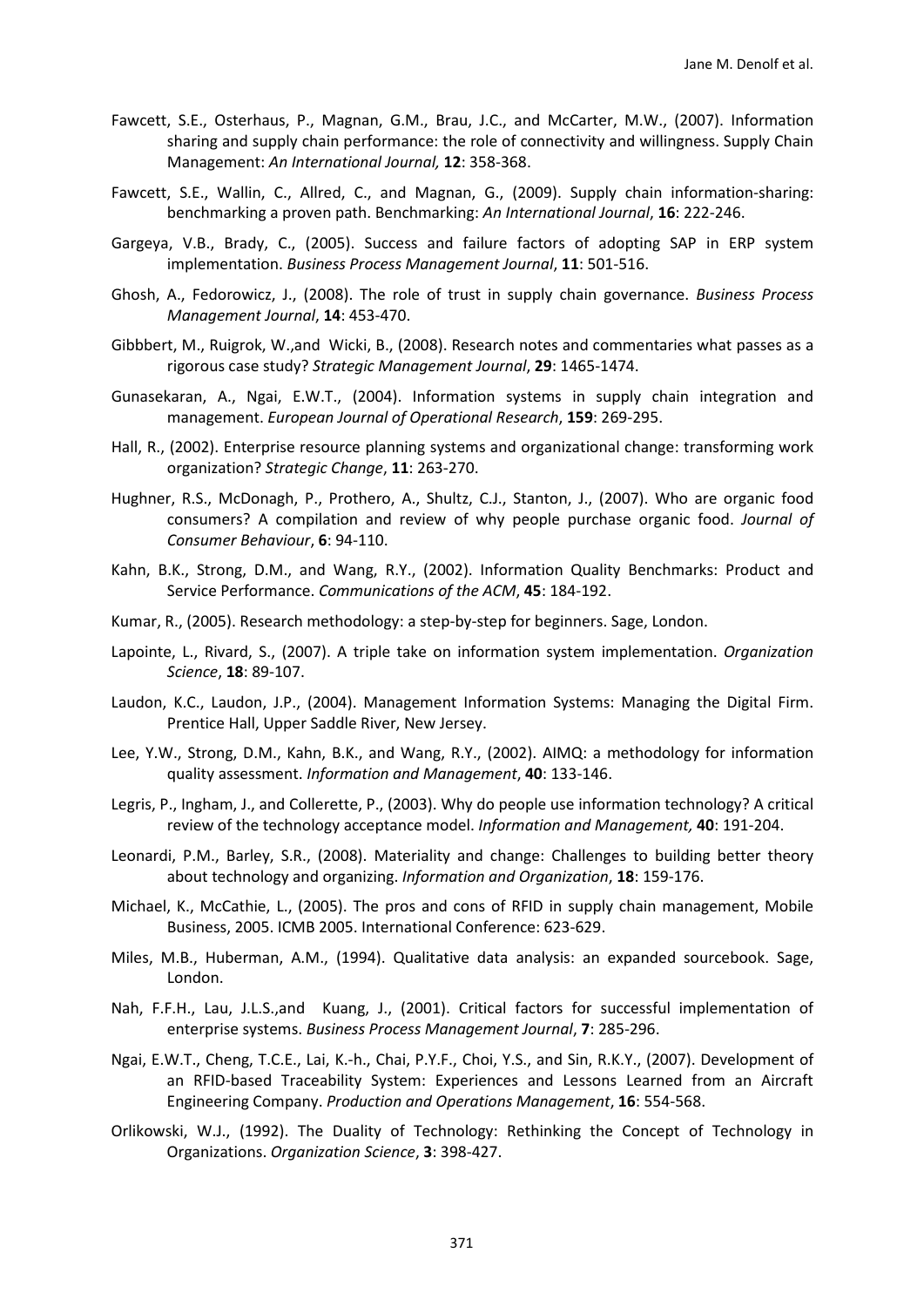- <span id="page-17-10"></span>Orlikowski, W.J., (2000). Using Technology and Constituting Structures: A Practice Lens for Studying Technology in Organizations. *Organization Science*, **11**: 404-428.
- <span id="page-17-3"></span>Orlikowski, W.J., Hofman, J.D., (1997). An Improvisational Model of Change Management: The Case of Groupware Technologies *Sloan Management Review*, **Winter**: 11-21.
- <span id="page-17-18"></span>Orlikowski, W.J., Iacono, C.Z., (2001). Research Commentary : Desperately Seeking the "IT" in IT Research – A Call to Theorizing the IT Artifact. *Information System Research*, **12**: 121-134.
- <span id="page-17-6"></span>Padel, S., Schaak, D., and Willer, H., (2009). Development of the organic market in Europe, in: Willer, H., Kilcher, L. (Eds.), The World of Organic Agriculture. Statistics and Emerging Trends 2009. IFOAM - FiBL - ICT, Bonn - Frick - Geneva: 155-163.
- <span id="page-17-12"></span>Pereira, J.V., (2009). The new supply chain's frontier: Information management. *International Journal of Information Management,* **29**, 372-379.
- <span id="page-17-13"></span>Piccoli, (2008). Information Systems for Managers: Texts and Cases. John Wiley and Sons, Crawfordsville.
- <span id="page-17-14"></span>Pipino, L.L., Lee, Y.W., and Wang, R.Y., (2002). Data quality assessment. *Communications of the ACM,* **45**: 211-218.
- <span id="page-17-11"></span>Power, D., Simon, A., (2004). Adoption and diffusion in technology implementation: a supply chain study. *International Journal of Operations and Production Management*, **24**: 566-587.
- <span id="page-17-15"></span>Premkumar, G.P., (2000). Interorganization Systems and Supply Chain Management: An Information Processing Perspective. *Information Systems Management,* **17**: 1-14.
- <span id="page-17-17"></span>Provan, K.G., Kenis, P., (2008). Modes of network governance: Structure, management, and effectiveness. *Journal of public administration research and theory*, **18**: 229-252.
- <span id="page-17-4"></span>Robey, D., Boudreau, M.C., (1999). Accounting for the contradictory Organizational Consequences of Information Technology: Theoretical Directions and Methodological Implications. *Information System Research*, **10**: 167-185.
- <span id="page-17-5"></span>Robey, D., Sahay, S., (1996). Transforming Work Through Information Technology: A Comparative Case Study of Geographic Information Systems in County Government. *Information System Research*, **7**: 93-110.
- <span id="page-17-1"></span>Russell, D.M., Hoag, A.M., (2004). People and information technology in the supply chain: Social and organizational influences on adoption. I*nternational Journal of Physical Distribution and Logistics Management,* **34**: 102-122.
- <span id="page-17-0"></span>Salin, V., (1998). Information Technology in Agri-Food Supply Chains. *International Food and Agribusiness Management Review*, **1**: 329-334.
- <span id="page-17-9"></span>Saraph, J.V., Benson, P.G., and Schroeder, R.G., (1989). An Instrument for Measuring the Critical Factors of Quality Management. *Decision Sciences*, **20**: 810-829.
- <span id="page-17-7"></span>Schaak, D., (2009). Five Percent More Organic Land in the EU-27 - All Crops on the Increase, in: Willer, H., Kilcher, L. (Eds.), The World of Organic Agriculture. Statistics & Emerging Trends 2009. IFOAM - FiBL - ICT, Bonn - Frick - Geneva: 148-151.
- <span id="page-17-8"></span>Sinclair, M.A., Siemieniuch, C.E., Haslam, R.A., Henshaw, M.J.D.C., and Evans, L.,(2012). The development of a tool to predict team performance. *Applied Ergonomics*, **43**: 176-183.
- <span id="page-17-16"></span>Spekman, R.E., Sweeney, P.J., (2006). RFID: From concept to implementation. *International journal of physical distribution and logistics management*, **36**: 736-754.
- <span id="page-17-2"></span>Stefanou, C., (1999). Supply Chain Management (SCM) and Organizational Key Factors for Successful Implementation of Enterprise Resource Planning (ERP) Systems, AMCIS 1999 Proceedings, Paper 276.